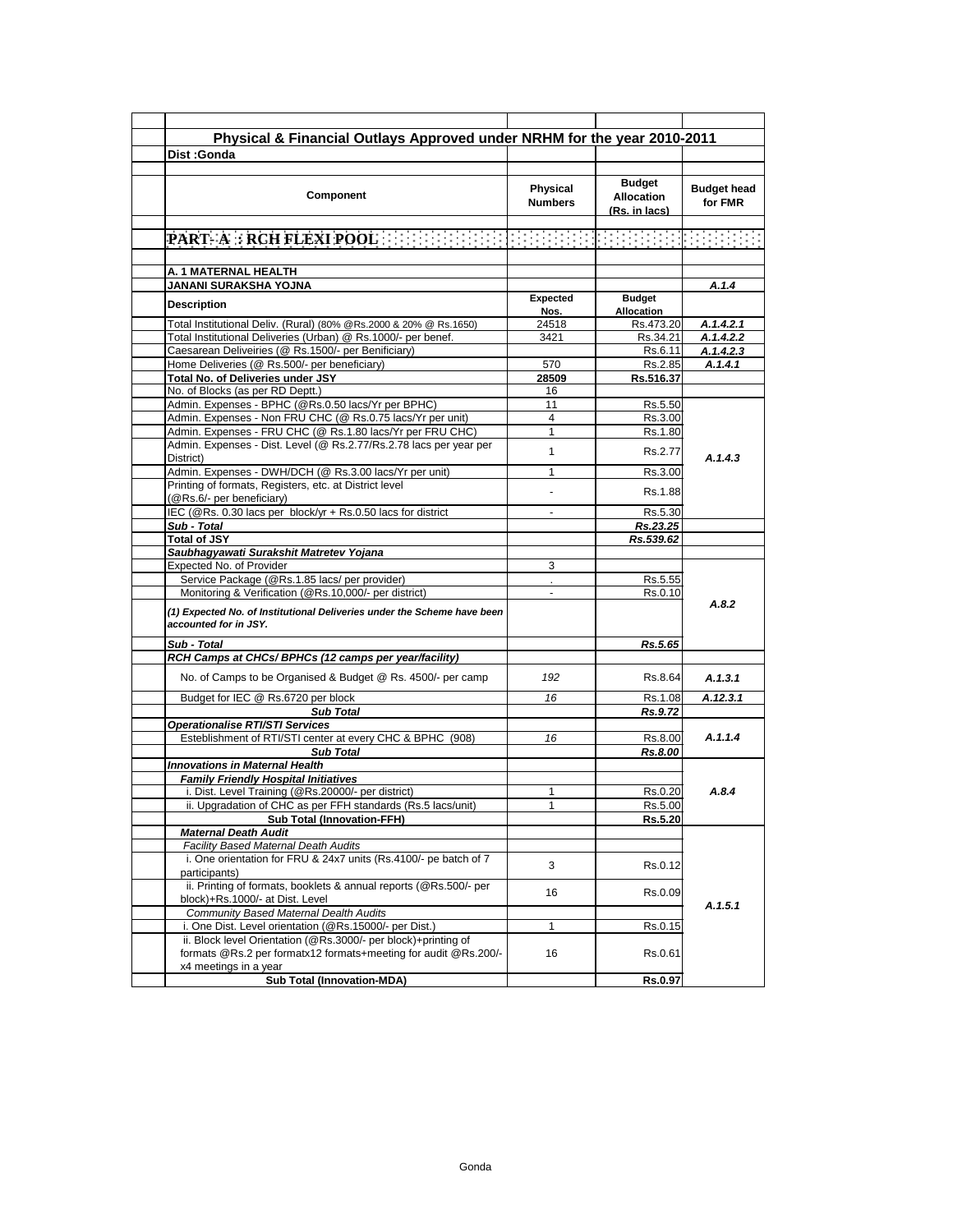| Component                                                                                                 | Physical<br><b>Numbers</b> | <b>Budget</b><br><b>Allocation</b><br>(Rs. in lacs) | <b>Budget head</b><br>for FMR |
|-----------------------------------------------------------------------------------------------------------|----------------------------|-----------------------------------------------------|-------------------------------|
| <b>Pregnant Women &amp; Child Tracking</b>                                                                |                            |                                                     |                               |
| i. Orientation Workshop                                                                                   |                            |                                                     |                               |
| (a) At Dist. Level                                                                                        | $\mathbf{1}$               | Rs.0.29                                             | A.10.3                        |
| (b) At Block Level @ Rs.6500/- block                                                                      | 16                         | Rs.1.04                                             |                               |
| ii. Printing of formats (730 format/block @Rs.2 per format)                                               | 11680                      | Rs.0.23                                             |                               |
| Sub Total (Innovation-Preg. Women & child tracking)                                                       |                            | Rs.1.56                                             |                               |
| <b>Strengthening of Sub Centers Accridited under JSY</b>                                                  |                            |                                                     |                               |
| Dissemination meeting in the District @ Rs 5000/-                                                         | $\mathbf{1}$<br>24         | Rs.0.05                                             | A.1.1.5                       |
| Upgradation of Sub Centre in Dist (From State Level)<br>Sub Total (Innovation-S.C. Accridited under JSY)) |                            | Rs.0.00                                             |                               |
| Sub Total (Innovation in Maternal Health)                                                                 |                            | <b>Rs.0.05</b><br>Rs.7.79                           |                               |
| Sub-Total (Maternal Health)                                                                               |                            | Rs.570.77                                           |                               |
| A.2 CHILD HEALTH                                                                                          |                            |                                                     |                               |
| <b>Comprehensive Child Survival Programme (CCSP)</b>                                                      |                            |                                                     |                               |
| CCSP Training - FBNC (in 1st & 2nd phase districts only)                                                  |                            |                                                     |                               |
| Training Site - District Women Hospital                                                                   |                            |                                                     |                               |
| <b>Expected No. of Participants</b>                                                                       | 36                         |                                                     |                               |
|                                                                                                           |                            |                                                     |                               |
| No. of Batches to be Organised and Budget @ Rs.12,000 per Batch                                           | 6                          | Rs.0.72                                             | A.11.5.2                      |
| No. of Batches to be Supervised and Budget @ Rs.3,200 per Batch                                           | 2                          | Rs.0.06                                             |                               |
| Sub - Total                                                                                               |                            | Rs.0.784                                            |                               |
| <b>Training at Medical College under CCSP Prog</b>                                                        |                            |                                                     |                               |
| Support staff to Medical Collage<br>Physicians training/F-IMNCI                                           |                            | Rs.0.00<br>Rs.0.00                                  | A.11.5.2                      |
| <b>Sub Total</b>                                                                                          |                            | Rs.0.000                                            |                               |
| <b>CCSP Training - NSSK (in 3rd phase districts only)</b>                                                 |                            |                                                     |                               |
| Training Site - District Women Hospital                                                                   |                            |                                                     |                               |
| <b>Expected No. of Participants</b>                                                                       |                            |                                                     |                               |
| No. of Batches to be Organised and Budget @ Rs.38,500 per Batch                                           | 0                          | Rs.0.00                                             | A.11.5.5                      |
| No. of Batches to be Supervised and Budget @ Rs.3,500 per Batch                                           | 0                          | Rs.0.00                                             |                               |
| Sub - Total                                                                                               |                            | Rs.0.00                                             |                               |
| CCSP Training of ASHAs, ANMs, LHVs - (1st & 2nd Phase<br>Districts)                                       |                            |                                                     |                               |
| Expected No. of Participants (approx. 24 per batch)                                                       | 1200                       |                                                     |                               |
|                                                                                                           |                            |                                                     | A.11.5.1                      |
| No. of Batches to be Organised and Budget @ Rs.1,65,000 per Batch                                         | 48                         | Rs.79.20                                            |                               |
| No. of Batches of ToT and Budget @ Rs.2,39,000 per Batch                                                  | $\mathbf{1}$               | Rs.2.39                                             |                               |
| Sub - Total                                                                                               |                            | Rs.81.59                                            |                               |
| CCSP Training of ASHAs, ANMs, LHVs - (3rd Phase Districts)                                                |                            |                                                     |                               |
| Expected No. of Participants (approx. 24 per batch)                                                       | 0                          |                                                     |                               |
| No. of Batches to be Organised and Budget @ Rs.1,65,000 per Batch                                         | 0                          | Rs.0.00                                             | A.11.5.1                      |
| No. of Batches of ToT and Budget @ Rs.2,39,000 per Batch                                                  | 0                          | Rs.0.00                                             |                               |
| Sub - Total                                                                                               |                            | Rs.0.000                                            |                               |
| <b>CCSP Training of Supervisors (in 1st &amp; 2nd phase districts</b><br>only)                            |                            |                                                     |                               |
| No. of Batches (16 participants) to be Organised and Budget @<br>Rs.24,500 per Batch                      | 8                          | Rs.1.960                                            | A.11.5.1                      |
| No. of Batches to be Supervised and Budget for Observer Visit @                                           | $\overline{2}$             | Rs.0.06                                             |                               |
| Rs.3,200 per Batch<br>Sub - Total                                                                         |                            |                                                     |                               |
| <b>Site Stregthening</b>                                                                                  |                            | Rs.2.024                                            |                               |
| Strengthening of FBNC/NSSK Site (@ Rs.30,000/- per site)                                                  | $\mathbf{1}$               | Rs.0.30                                             |                               |
| Strengthening of CCSP Training Site (@ Rs.2,33,500/- per site)                                            | $\overline{c}$             | Rs.4.67                                             | A.11.5.1                      |
| <b>Sub Total</b>                                                                                          |                            | Rs.4.97                                             |                               |
| Establishment, Operationalisation & Construction of SNCU                                                  |                            |                                                     |                               |
| Establishment and Operating Exp. Of old SNCU in 7 Dist. @Rs.25                                            | 0                          | Rs.0.0                                              | A.2.2                         |
| lacs                                                                                                      |                            |                                                     |                               |
| Construction of of new SNCU in 5 Dist. (@Rs.30 lacs)<br>Sub - Total                                       | 0                          | Rs.0.0                                              | A.9.2.2                       |
| Infant death audit (Aligarh & Banda only)                                                                 |                            | <b>Rs.0.0</b>                                       |                               |
| No. of blocks in the district                                                                             | 0                          | Rs.0.0                                              | A.2.8                         |
| Sub - Total                                                                                               |                            | Rs.0.00                                             |                               |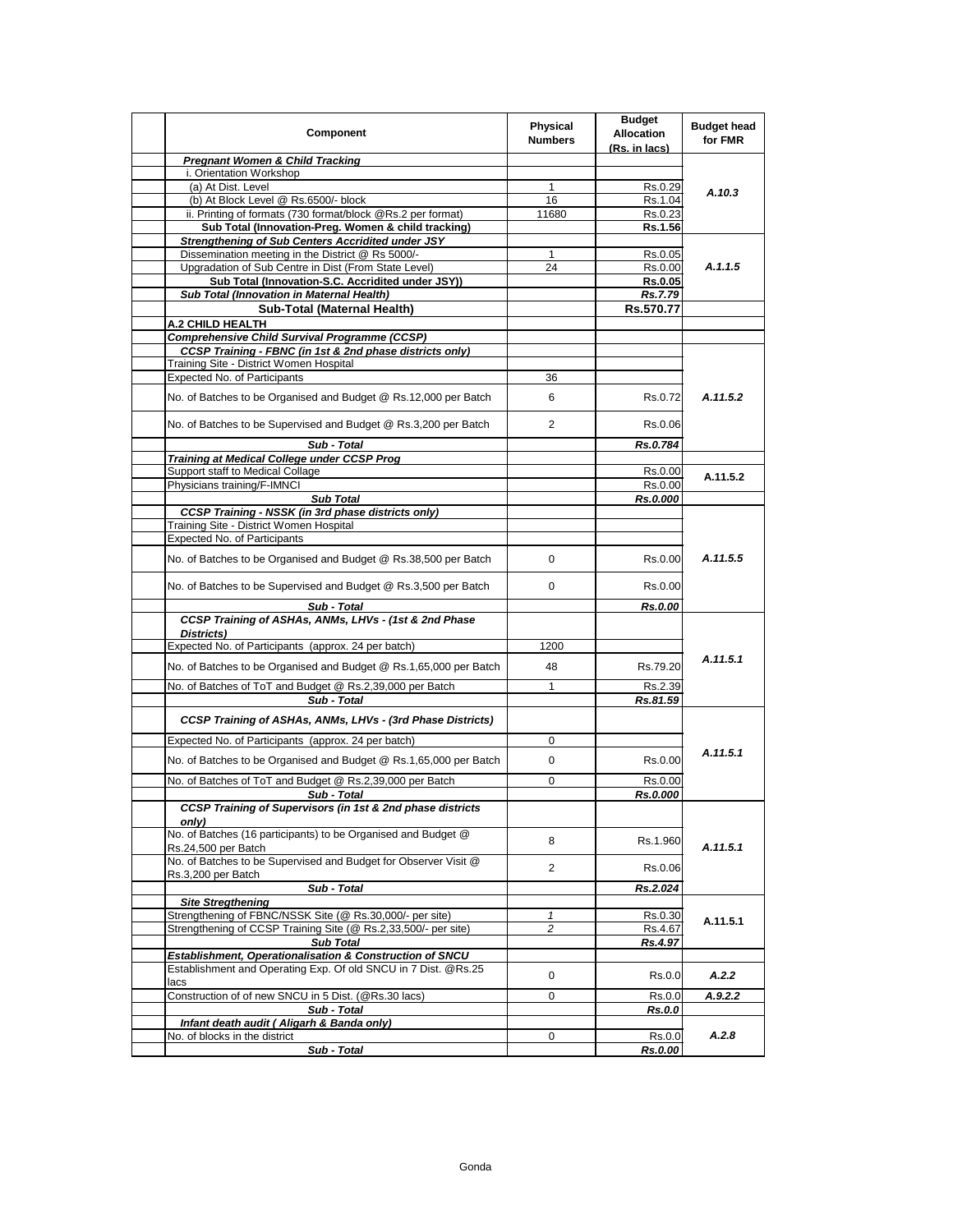| Component                                                                                                                  | <b>Physical</b><br><b>Numbers</b> | <b>Budget</b><br><b>Allocation</b><br>(Rs. in lacs) | <b>Budget head</b><br>for FMR |
|----------------------------------------------------------------------------------------------------------------------------|-----------------------------------|-----------------------------------------------------|-------------------------------|
| Infant & Young Child feeding (IYCF)                                                                                        |                                   |                                                     |                               |
| Mass Awareness Campaign during World Breastfeeding Week                                                                    | 1                                 | Rs.0.50                                             | A.2.5                         |
| Sub - Total                                                                                                                |                                   | Rs.0.50                                             |                               |
| Supportive Supervision through Reputed Institutions (for 1st &<br>2nd pase districts only)                                 |                                   |                                                     |                               |
| One Supervisor per block @ Rs.5,000/- p.m. for 12 months                                                                   | 0                                 | Rs.0.0                                              |                               |
| Mobility for supervisors @ Rs.3,000/- p.m. for 12 months                                                                   | 0                                 | Rs.0.0                                              |                               |
| Institutional support @ Rs.5,000/- p.m. for 12 months                                                                      | $\mathbf 0$                       | Rs.0.0                                              |                               |
| Sub - Total                                                                                                                |                                   | Rs.0.00                                             |                               |
| Sub-Total (CCSP)                                                                                                           |                                   | Rs.89.87                                            |                               |
| Implementation of Bal Swasthya Poshan Mah (BSPM)                                                                           |                                   |                                                     |                               |
| Joint Meetings of Health & ICDS - 2 Planning Meetings at District<br>Level in a year @ Rs. 5000/- per meeting for 2 Rounds | 1 Dist.                           | Rs.0.10                                             |                               |
| Joint planning meeting of health and ICDS at Block level Rs. 2000 per<br>meeting for 2 rounds                              | 16 Blocks                         | Rs 0.64                                             |                               |
| Joint Orientation of ASHAs & ANMs (@Rs. 25/- per participant) for 2<br>Rounds                                              | 3093 ANM and<br>AWW               | Rs.1.55                                             | A.2.7                         |
| Printing of Guidelines, Reporting & Monitoring Formats (@ Rs.2,000/- per<br>block/round) for 2 rounds                      | 16 Blocks                         | Rs.0.64                                             |                               |
| Dissemination meeting at District level Rs. 5000 per meeting per<br>District for 2 Rounds                                  | 1 Dist.                           | Rs.0.10                                             |                               |
| Sub - Total                                                                                                                |                                   | Rs.3.03                                             |                               |
| <b>School Health Programme</b>                                                                                             |                                   |                                                     |                               |
| Total No. of Blocks in the district                                                                                        | 16                                |                                                     |                               |
| No. of Schools to be covered (60 Schools per block)                                                                        | 960                               |                                                     |                               |
| <b>District Sensitization workshop</b>                                                                                     | $\mathbf{1}$                      | Rs. 0.15                                            |                               |
| Contingencies for printing of Health Card, etc. (@Rs.500/- per school)                                                     | 960                               | Rs. 4.80                                            |                               |
| Budget for Mobility (@Rs.300 per visit x 1 visit)                                                                          | 960                               | Rs. 2.88                                            |                               |
| Sub Total (Prog. Implementation)                                                                                           |                                   | Rs. 7.83                                            |                               |
| Traning program for 40 schools per block (where                                                                            |                                   |                                                     |                               |
| program is already running)                                                                                                | 640                               |                                                     |                               |
| Training of District Trainers- Honorarium to district traininer @ Rs. 350                                                  |                                   |                                                     |                               |
| *2days                                                                                                                     | 3                                 | Rs. 0.02                                            |                               |
| Honorarium to traininees from block@ Rs. 400 *2days per block                                                              | 48                                | Rs. 0.38                                            |                               |
| Training of Block Trainers - Honorarium to block resource persons @<br>Rs. 300 *2days*2 batches per block                  | 48                                | Rs. 0.58                                            | A.2.4                         |
| Honararium to Teachers @ Rs. 250*2 teachers per school *2 days                                                             | 1280                              | Rs. 6.40                                            |                               |
| <b>Sub Total (Training)</b>                                                                                                |                                   | Rs. 7.38                                            |                               |
| For training program unspent balance is available at the district                                                          |                                   | Rs. 4.70                                            |                               |
| <b>Actual Allocation for training</b>                                                                                      |                                   | Rs. 2.68                                            |                               |
| Weighing scale, Ht./Wt Charts, Measuring tape etc. @ Rs1000 per                                                            |                                   |                                                     |                               |
| school x 20 new schools/block<br>Procurement of IFA tablets (30 mg tablets) for all schools                                | 320<br>14400000                   | Rs. 0.00<br>Rs. 0.00                                |                               |
| Procurement of deworming tablets for all schools                                                                           | 288000                            | Rs. 0.00                                            |                               |
| <b>Sub Total (Procurement)</b>                                                                                             |                                   | Rs. 0.00                                            |                               |
| <b>Total (School Health)</b>                                                                                               |                                   | Rs. 10.51                                           |                               |
| <b>Total (Child Health)</b>                                                                                                |                                   | Rs.103.41                                           |                               |
| A3. Family Planning                                                                                                        |                                   |                                                     |                               |
| <b>Terminal/Limiting Methods</b>                                                                                           |                                   |                                                     | A.3.1                         |
| Dissemination of manuals on sterilization standards & quality                                                              |                                   |                                                     |                               |
| assurance of sterilization services                                                                                        | $\mathbf{1}$                      | Rs. 0.40                                            | A.3.1.1                       |
| NSV Camps in Districts (6 camps/dist. @ Rs.35.000/- per camp)                                                              | 6                                 | Rs. 2.10                                            | A.3.1.3                       |
| Compensation for Female Sterilization                                                                                      | 5366                              | Rs. 53.66                                           | A.3.1.4                       |
| <b>Compensation for Male Sterilization</b>                                                                                 | 20                                | Rs. 0.30                                            | A.3.1.5                       |
| Accrediation of private providers of sterilization services                                                                |                                   |                                                     |                               |
| <b>Female Sterilization</b><br>Male Sterilization (NSV)                                                                    |                                   | Rs. 0.50<br>Rs. 0.10                                | A.3.1.6                       |
| <b>Spacing Methods</b>                                                                                                     |                                   |                                                     | A.3.2                         |
| IUD services at health facilities/compensation                                                                             | 28059                             | Rs. 5.61                                            | A.3.2.2                       |
| Accrediation of private providers of IUD services                                                                          |                                   | Rs. 0.05                                            | A.3.2.3                       |
| Family Welfare Counsellor@9000 per month                                                                                   | $\overline{2}$                    | Rs. 2.16                                            |                               |
| <b>Sub Total</b>                                                                                                           |                                   | Rs. 64.88                                           | A.9.1.5                       |
|                                                                                                                            |                                   |                                                     |                               |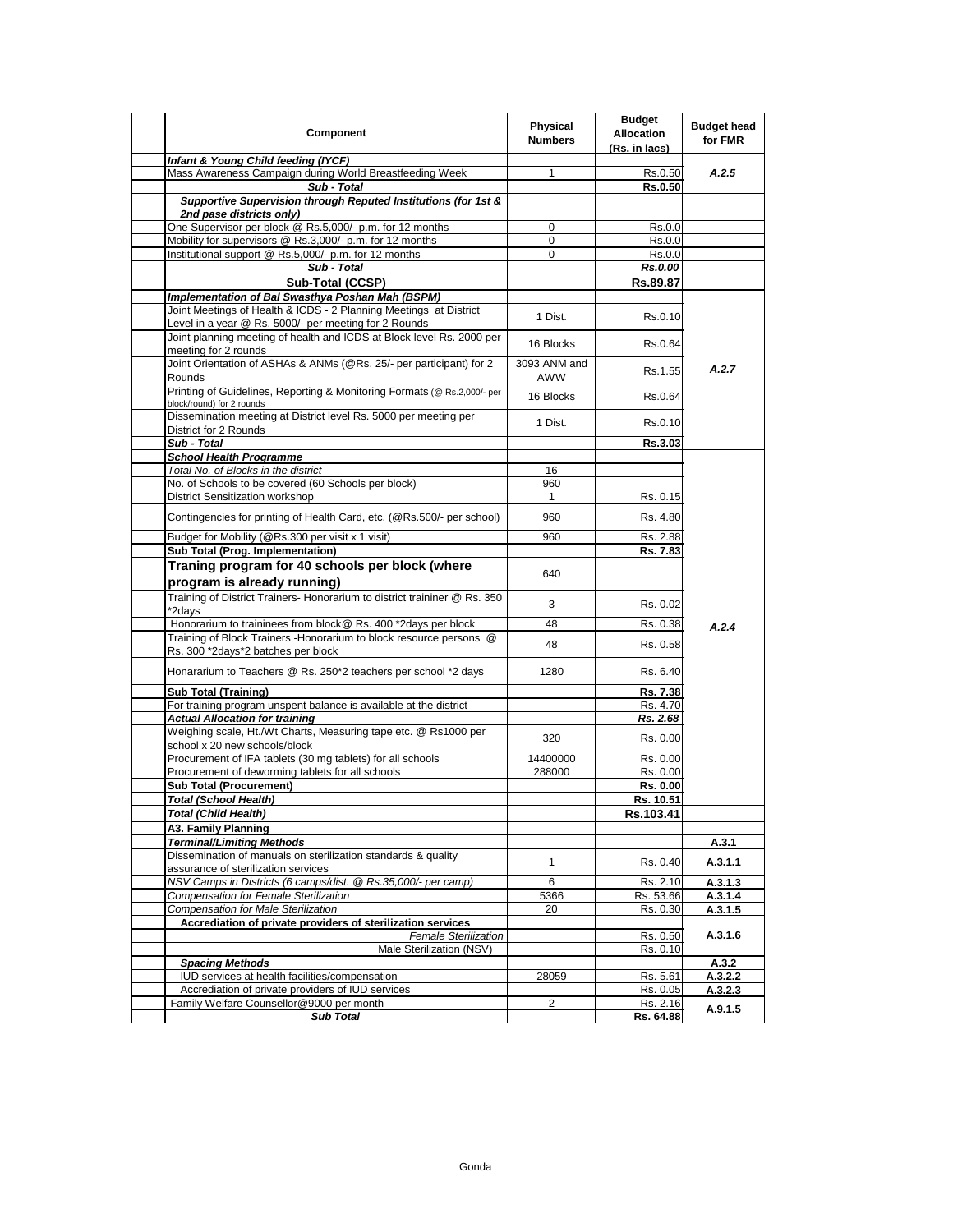| <b>PCPNDT and Sex-Ratio</b><br>Visit of District Inspection & Monitoring Committee<br>10<br>Rs. 0.10<br>A.8.1<br>Sensitization Workshop at District level<br>1<br>Rs. 0.40<br>Organising Competions at Inter/Degree Colleges<br>3<br>Rs. 0.10<br>Orientation of members of Dist advisory committee at Division<br>Rs. 0.10<br><b>IEC Activities &amp; Conigency</b><br><b>IEC Activities</b><br>Rs. 0.40<br>Rs. 0.04<br>Contigency<br>A.12.4<br>TA/DA to Dist. level Staff for attending workshop, training, meetings<br>Rs. 0.20<br><b>Sub Total</b><br>Rs. 1.34<br><b>Sub-Total (Family Planning)</b><br>Rs.66.22<br>A.4 ARSH<br>Saloni Scheme<br>No. of Blocks in District<br>16<br>A.4.1<br>No. of Schools to be covered (10 Schools per block)<br>160<br>No. of Benificiaries (150 per school)<br>24000<br>Sensitization Workshop at District level<br>Rs. 0.15<br>1<br>Budget for Visit of Medical Team (@Rs.300/- per visit x 2 visits per<br>320<br>Rs. 0.96<br>A.4.2<br>school)<br>Budget for Preparing Saloni Sabha (Rs.300/- p.m. per school x 10<br>1600<br>Rs. 4.80<br>months)<br>Procurement of IFA tablets (100 mg tablets) for all schools<br>1152000<br>Rs.0.00<br>Procurement of deworming tablets for all schools 2 tab/Benf.<br>48000<br>Rs.0.00<br>A.13.2.5<br>Sub-Total (Adolescent Health)<br>Rs.5.91<br>A.5 Urban RCH<br><b>Urban RCH plan /activities</b><br>$\mathbf{1}$<br><b>Building</b><br>0.84<br>Manpower(1Doctor @ 24000/month,1Staff Nurse@ 15000/month,2<br>ANMs@9000/month,2 Security guards @ 4000/month,1 Ayah<br>$\mathbf{1}$<br>8.52<br>4000/month,& 1 Sweeper 2000/month<br>A.5.1<br>Other Expenses<br>1<br>0.41<br>IEC<br>$\mathbf{1}$<br>0.1<br><b>Subtotal</b><br>9.87<br>The cost of Drugs(Rs 10,000/month/Health post) and consumables(Rs 3,000/month/Health Post) for Urban RCH<br>amounting to Rs 1.56 Lacs would be met from the Mission Flexipool<br><b>A9. INFRASTRUCTURE &amp; HR</b><br><b>Contractual Staff &amp; Services</b><br><b>Position</b><br>No.<br><b>Budget</b><br>Contractual ANM (@Rs.9000/- pm)<br>25<br>Rs. 27.00<br>A.9.1.1<br>15<br>Staff Nurse in the district (@Rs.15000/- pm)<br>Rs. 27.00<br>A.9.1.3<br>MBBS (Male/Female) @ Rs.30000/- pm<br>0<br>Rs. 0.00<br>Specialist at On Call basis for CHC (@ Rs.1000/- per visit) No. of calls<br>Rs. 1.00<br>100<br>for 6 moths<br>Specialist at On Call basis for Dist. Hospital (Male)/DCH(@ Rs.1000/-<br>Rs. 2.00<br>200<br>per visit)<br>A.9.1.4<br>Specialist at Dist. Hospital (Male)/DCH(@ Rs.40000/- pm for<br>Rs. 8.40<br>MS/MD/MDS & @Rs.35000/- for Diploma holders)<br>$\overline{2}$<br>Specialist at DWH/DCH (@ Rs.40000/- pm for MS/MD/MDS &<br>Rs. 4.20<br>@Rs.35000/- for Diploma holders)/MBBS(LMO if already on contract)<br>1<br>Paramedical staff/LT for CHC (@ Rs.9000/- pm)<br>5<br>Rs. 5.40<br>Paramedical staff for DH/DWH/DCH (@ Rs.9000/- pm)<br>A.9.1.5<br>2<br>Rs. 2.16<br>$\overline{2}$<br>Data Assistant (@ Rs.8000/- pm)<br>Rs. 1.92<br><b>Sub-Total (Human Resources)</b><br>Rs.79.08<br>A.10. INSTITUTIONAL STRENGTHENING<br>Logistics Management/Improvement<br><b>Stregthening of Logistic Management</b><br>Divisional logistic management<br>Rs. 0.00<br>0<br><b>Transportation of Logistic</b><br>A.10.2<br>Divisional level @ Rs 50000/-<br>1<br>Rs. 0.50<br>District level @ Rs 30000/-<br>Rs. 0.30<br>1<br>Block level @ Rs 12000/-<br>16<br>Rs. 1.92<br><b>Sub-Total (Logistics Strengthening)</b><br><b>Rs.2.72</b> | <b>Component</b> | Physical<br><b>Numbers</b> | <b>Budget</b><br><b>Allocation</b><br>(Rs. in lacs) | <b>Budget head</b><br>for FMR |
|--------------------------------------------------------------------------------------------------------------------------------------------------------------------------------------------------------------------------------------------------------------------------------------------------------------------------------------------------------------------------------------------------------------------------------------------------------------------------------------------------------------------------------------------------------------------------------------------------------------------------------------------------------------------------------------------------------------------------------------------------------------------------------------------------------------------------------------------------------------------------------------------------------------------------------------------------------------------------------------------------------------------------------------------------------------------------------------------------------------------------------------------------------------------------------------------------------------------------------------------------------------------------------------------------------------------------------------------------------------------------------------------------------------------------------------------------------------------------------------------------------------------------------------------------------------------------------------------------------------------------------------------------------------------------------------------------------------------------------------------------------------------------------------------------------------------------------------------------------------------------------------------------------------------------------------------------------------------------------------------------------------------------------------------------------------------------------------------------------------------------------------------------------------------------------------------------------------------------------------------------------------------------------------------------------------------------------------------------------------------------------------------------------------------------------------------------------------------------------------------------------------------------------------------------------------------------------------------------------------------------------------------------------------------------------------------------------------------------------------------------------------------------------------------------------------------------------------------------------------------------------------------------------------------------------------------------------------------------------------------------------------------------------------------------------------------------------------------------------------------------------------------------------------------------------------------------------------------------------------------------------------------------------------------------------------------------------------------------------------------------------------------------------------------------------------------------------------------------------------|------------------|----------------------------|-----------------------------------------------------|-------------------------------|
|                                                                                                                                                                                                                                                                                                                                                                                                                                                                                                                                                                                                                                                                                                                                                                                                                                                                                                                                                                                                                                                                                                                                                                                                                                                                                                                                                                                                                                                                                                                                                                                                                                                                                                                                                                                                                                                                                                                                                                                                                                                                                                                                                                                                                                                                                                                                                                                                                                                                                                                                                                                                                                                                                                                                                                                                                                                                                                                                                                                                                                                                                                                                                                                                                                                                                                                                                                                                                                                                                      |                  |                            |                                                     |                               |
|                                                                                                                                                                                                                                                                                                                                                                                                                                                                                                                                                                                                                                                                                                                                                                                                                                                                                                                                                                                                                                                                                                                                                                                                                                                                                                                                                                                                                                                                                                                                                                                                                                                                                                                                                                                                                                                                                                                                                                                                                                                                                                                                                                                                                                                                                                                                                                                                                                                                                                                                                                                                                                                                                                                                                                                                                                                                                                                                                                                                                                                                                                                                                                                                                                                                                                                                                                                                                                                                                      |                  |                            |                                                     |                               |
|                                                                                                                                                                                                                                                                                                                                                                                                                                                                                                                                                                                                                                                                                                                                                                                                                                                                                                                                                                                                                                                                                                                                                                                                                                                                                                                                                                                                                                                                                                                                                                                                                                                                                                                                                                                                                                                                                                                                                                                                                                                                                                                                                                                                                                                                                                                                                                                                                                                                                                                                                                                                                                                                                                                                                                                                                                                                                                                                                                                                                                                                                                                                                                                                                                                                                                                                                                                                                                                                                      |                  |                            |                                                     |                               |
|                                                                                                                                                                                                                                                                                                                                                                                                                                                                                                                                                                                                                                                                                                                                                                                                                                                                                                                                                                                                                                                                                                                                                                                                                                                                                                                                                                                                                                                                                                                                                                                                                                                                                                                                                                                                                                                                                                                                                                                                                                                                                                                                                                                                                                                                                                                                                                                                                                                                                                                                                                                                                                                                                                                                                                                                                                                                                                                                                                                                                                                                                                                                                                                                                                                                                                                                                                                                                                                                                      |                  |                            |                                                     |                               |
|                                                                                                                                                                                                                                                                                                                                                                                                                                                                                                                                                                                                                                                                                                                                                                                                                                                                                                                                                                                                                                                                                                                                                                                                                                                                                                                                                                                                                                                                                                                                                                                                                                                                                                                                                                                                                                                                                                                                                                                                                                                                                                                                                                                                                                                                                                                                                                                                                                                                                                                                                                                                                                                                                                                                                                                                                                                                                                                                                                                                                                                                                                                                                                                                                                                                                                                                                                                                                                                                                      |                  |                            |                                                     |                               |
|                                                                                                                                                                                                                                                                                                                                                                                                                                                                                                                                                                                                                                                                                                                                                                                                                                                                                                                                                                                                                                                                                                                                                                                                                                                                                                                                                                                                                                                                                                                                                                                                                                                                                                                                                                                                                                                                                                                                                                                                                                                                                                                                                                                                                                                                                                                                                                                                                                                                                                                                                                                                                                                                                                                                                                                                                                                                                                                                                                                                                                                                                                                                                                                                                                                                                                                                                                                                                                                                                      |                  |                            |                                                     |                               |
|                                                                                                                                                                                                                                                                                                                                                                                                                                                                                                                                                                                                                                                                                                                                                                                                                                                                                                                                                                                                                                                                                                                                                                                                                                                                                                                                                                                                                                                                                                                                                                                                                                                                                                                                                                                                                                                                                                                                                                                                                                                                                                                                                                                                                                                                                                                                                                                                                                                                                                                                                                                                                                                                                                                                                                                                                                                                                                                                                                                                                                                                                                                                                                                                                                                                                                                                                                                                                                                                                      |                  |                            |                                                     |                               |
|                                                                                                                                                                                                                                                                                                                                                                                                                                                                                                                                                                                                                                                                                                                                                                                                                                                                                                                                                                                                                                                                                                                                                                                                                                                                                                                                                                                                                                                                                                                                                                                                                                                                                                                                                                                                                                                                                                                                                                                                                                                                                                                                                                                                                                                                                                                                                                                                                                                                                                                                                                                                                                                                                                                                                                                                                                                                                                                                                                                                                                                                                                                                                                                                                                                                                                                                                                                                                                                                                      |                  |                            |                                                     |                               |
|                                                                                                                                                                                                                                                                                                                                                                                                                                                                                                                                                                                                                                                                                                                                                                                                                                                                                                                                                                                                                                                                                                                                                                                                                                                                                                                                                                                                                                                                                                                                                                                                                                                                                                                                                                                                                                                                                                                                                                                                                                                                                                                                                                                                                                                                                                                                                                                                                                                                                                                                                                                                                                                                                                                                                                                                                                                                                                                                                                                                                                                                                                                                                                                                                                                                                                                                                                                                                                                                                      |                  |                            |                                                     |                               |
|                                                                                                                                                                                                                                                                                                                                                                                                                                                                                                                                                                                                                                                                                                                                                                                                                                                                                                                                                                                                                                                                                                                                                                                                                                                                                                                                                                                                                                                                                                                                                                                                                                                                                                                                                                                                                                                                                                                                                                                                                                                                                                                                                                                                                                                                                                                                                                                                                                                                                                                                                                                                                                                                                                                                                                                                                                                                                                                                                                                                                                                                                                                                                                                                                                                                                                                                                                                                                                                                                      |                  |                            |                                                     |                               |
|                                                                                                                                                                                                                                                                                                                                                                                                                                                                                                                                                                                                                                                                                                                                                                                                                                                                                                                                                                                                                                                                                                                                                                                                                                                                                                                                                                                                                                                                                                                                                                                                                                                                                                                                                                                                                                                                                                                                                                                                                                                                                                                                                                                                                                                                                                                                                                                                                                                                                                                                                                                                                                                                                                                                                                                                                                                                                                                                                                                                                                                                                                                                                                                                                                                                                                                                                                                                                                                                                      |                  |                            |                                                     |                               |
|                                                                                                                                                                                                                                                                                                                                                                                                                                                                                                                                                                                                                                                                                                                                                                                                                                                                                                                                                                                                                                                                                                                                                                                                                                                                                                                                                                                                                                                                                                                                                                                                                                                                                                                                                                                                                                                                                                                                                                                                                                                                                                                                                                                                                                                                                                                                                                                                                                                                                                                                                                                                                                                                                                                                                                                                                                                                                                                                                                                                                                                                                                                                                                                                                                                                                                                                                                                                                                                                                      |                  |                            |                                                     |                               |
|                                                                                                                                                                                                                                                                                                                                                                                                                                                                                                                                                                                                                                                                                                                                                                                                                                                                                                                                                                                                                                                                                                                                                                                                                                                                                                                                                                                                                                                                                                                                                                                                                                                                                                                                                                                                                                                                                                                                                                                                                                                                                                                                                                                                                                                                                                                                                                                                                                                                                                                                                                                                                                                                                                                                                                                                                                                                                                                                                                                                                                                                                                                                                                                                                                                                                                                                                                                                                                                                                      |                  |                            |                                                     |                               |
|                                                                                                                                                                                                                                                                                                                                                                                                                                                                                                                                                                                                                                                                                                                                                                                                                                                                                                                                                                                                                                                                                                                                                                                                                                                                                                                                                                                                                                                                                                                                                                                                                                                                                                                                                                                                                                                                                                                                                                                                                                                                                                                                                                                                                                                                                                                                                                                                                                                                                                                                                                                                                                                                                                                                                                                                                                                                                                                                                                                                                                                                                                                                                                                                                                                                                                                                                                                                                                                                                      |                  |                            |                                                     |                               |
|                                                                                                                                                                                                                                                                                                                                                                                                                                                                                                                                                                                                                                                                                                                                                                                                                                                                                                                                                                                                                                                                                                                                                                                                                                                                                                                                                                                                                                                                                                                                                                                                                                                                                                                                                                                                                                                                                                                                                                                                                                                                                                                                                                                                                                                                                                                                                                                                                                                                                                                                                                                                                                                                                                                                                                                                                                                                                                                                                                                                                                                                                                                                                                                                                                                                                                                                                                                                                                                                                      |                  |                            |                                                     |                               |
|                                                                                                                                                                                                                                                                                                                                                                                                                                                                                                                                                                                                                                                                                                                                                                                                                                                                                                                                                                                                                                                                                                                                                                                                                                                                                                                                                                                                                                                                                                                                                                                                                                                                                                                                                                                                                                                                                                                                                                                                                                                                                                                                                                                                                                                                                                                                                                                                                                                                                                                                                                                                                                                                                                                                                                                                                                                                                                                                                                                                                                                                                                                                                                                                                                                                                                                                                                                                                                                                                      |                  |                            |                                                     |                               |
|                                                                                                                                                                                                                                                                                                                                                                                                                                                                                                                                                                                                                                                                                                                                                                                                                                                                                                                                                                                                                                                                                                                                                                                                                                                                                                                                                                                                                                                                                                                                                                                                                                                                                                                                                                                                                                                                                                                                                                                                                                                                                                                                                                                                                                                                                                                                                                                                                                                                                                                                                                                                                                                                                                                                                                                                                                                                                                                                                                                                                                                                                                                                                                                                                                                                                                                                                                                                                                                                                      |                  |                            |                                                     |                               |
|                                                                                                                                                                                                                                                                                                                                                                                                                                                                                                                                                                                                                                                                                                                                                                                                                                                                                                                                                                                                                                                                                                                                                                                                                                                                                                                                                                                                                                                                                                                                                                                                                                                                                                                                                                                                                                                                                                                                                                                                                                                                                                                                                                                                                                                                                                                                                                                                                                                                                                                                                                                                                                                                                                                                                                                                                                                                                                                                                                                                                                                                                                                                                                                                                                                                                                                                                                                                                                                                                      |                  |                            |                                                     |                               |
|                                                                                                                                                                                                                                                                                                                                                                                                                                                                                                                                                                                                                                                                                                                                                                                                                                                                                                                                                                                                                                                                                                                                                                                                                                                                                                                                                                                                                                                                                                                                                                                                                                                                                                                                                                                                                                                                                                                                                                                                                                                                                                                                                                                                                                                                                                                                                                                                                                                                                                                                                                                                                                                                                                                                                                                                                                                                                                                                                                                                                                                                                                                                                                                                                                                                                                                                                                                                                                                                                      |                  |                            |                                                     |                               |
|                                                                                                                                                                                                                                                                                                                                                                                                                                                                                                                                                                                                                                                                                                                                                                                                                                                                                                                                                                                                                                                                                                                                                                                                                                                                                                                                                                                                                                                                                                                                                                                                                                                                                                                                                                                                                                                                                                                                                                                                                                                                                                                                                                                                                                                                                                                                                                                                                                                                                                                                                                                                                                                                                                                                                                                                                                                                                                                                                                                                                                                                                                                                                                                                                                                                                                                                                                                                                                                                                      |                  |                            |                                                     |                               |
|                                                                                                                                                                                                                                                                                                                                                                                                                                                                                                                                                                                                                                                                                                                                                                                                                                                                                                                                                                                                                                                                                                                                                                                                                                                                                                                                                                                                                                                                                                                                                                                                                                                                                                                                                                                                                                                                                                                                                                                                                                                                                                                                                                                                                                                                                                                                                                                                                                                                                                                                                                                                                                                                                                                                                                                                                                                                                                                                                                                                                                                                                                                                                                                                                                                                                                                                                                                                                                                                                      |                  |                            |                                                     |                               |
|                                                                                                                                                                                                                                                                                                                                                                                                                                                                                                                                                                                                                                                                                                                                                                                                                                                                                                                                                                                                                                                                                                                                                                                                                                                                                                                                                                                                                                                                                                                                                                                                                                                                                                                                                                                                                                                                                                                                                                                                                                                                                                                                                                                                                                                                                                                                                                                                                                                                                                                                                                                                                                                                                                                                                                                                                                                                                                                                                                                                                                                                                                                                                                                                                                                                                                                                                                                                                                                                                      |                  |                            |                                                     |                               |
|                                                                                                                                                                                                                                                                                                                                                                                                                                                                                                                                                                                                                                                                                                                                                                                                                                                                                                                                                                                                                                                                                                                                                                                                                                                                                                                                                                                                                                                                                                                                                                                                                                                                                                                                                                                                                                                                                                                                                                                                                                                                                                                                                                                                                                                                                                                                                                                                                                                                                                                                                                                                                                                                                                                                                                                                                                                                                                                                                                                                                                                                                                                                                                                                                                                                                                                                                                                                                                                                                      |                  |                            |                                                     |                               |
|                                                                                                                                                                                                                                                                                                                                                                                                                                                                                                                                                                                                                                                                                                                                                                                                                                                                                                                                                                                                                                                                                                                                                                                                                                                                                                                                                                                                                                                                                                                                                                                                                                                                                                                                                                                                                                                                                                                                                                                                                                                                                                                                                                                                                                                                                                                                                                                                                                                                                                                                                                                                                                                                                                                                                                                                                                                                                                                                                                                                                                                                                                                                                                                                                                                                                                                                                                                                                                                                                      |                  |                            |                                                     |                               |
|                                                                                                                                                                                                                                                                                                                                                                                                                                                                                                                                                                                                                                                                                                                                                                                                                                                                                                                                                                                                                                                                                                                                                                                                                                                                                                                                                                                                                                                                                                                                                                                                                                                                                                                                                                                                                                                                                                                                                                                                                                                                                                                                                                                                                                                                                                                                                                                                                                                                                                                                                                                                                                                                                                                                                                                                                                                                                                                                                                                                                                                                                                                                                                                                                                                                                                                                                                                                                                                                                      |                  |                            |                                                     |                               |
|                                                                                                                                                                                                                                                                                                                                                                                                                                                                                                                                                                                                                                                                                                                                                                                                                                                                                                                                                                                                                                                                                                                                                                                                                                                                                                                                                                                                                                                                                                                                                                                                                                                                                                                                                                                                                                                                                                                                                                                                                                                                                                                                                                                                                                                                                                                                                                                                                                                                                                                                                                                                                                                                                                                                                                                                                                                                                                                                                                                                                                                                                                                                                                                                                                                                                                                                                                                                                                                                                      |                  |                            |                                                     |                               |
|                                                                                                                                                                                                                                                                                                                                                                                                                                                                                                                                                                                                                                                                                                                                                                                                                                                                                                                                                                                                                                                                                                                                                                                                                                                                                                                                                                                                                                                                                                                                                                                                                                                                                                                                                                                                                                                                                                                                                                                                                                                                                                                                                                                                                                                                                                                                                                                                                                                                                                                                                                                                                                                                                                                                                                                                                                                                                                                                                                                                                                                                                                                                                                                                                                                                                                                                                                                                                                                                                      |                  |                            |                                                     |                               |
|                                                                                                                                                                                                                                                                                                                                                                                                                                                                                                                                                                                                                                                                                                                                                                                                                                                                                                                                                                                                                                                                                                                                                                                                                                                                                                                                                                                                                                                                                                                                                                                                                                                                                                                                                                                                                                                                                                                                                                                                                                                                                                                                                                                                                                                                                                                                                                                                                                                                                                                                                                                                                                                                                                                                                                                                                                                                                                                                                                                                                                                                                                                                                                                                                                                                                                                                                                                                                                                                                      |                  |                            |                                                     |                               |
|                                                                                                                                                                                                                                                                                                                                                                                                                                                                                                                                                                                                                                                                                                                                                                                                                                                                                                                                                                                                                                                                                                                                                                                                                                                                                                                                                                                                                                                                                                                                                                                                                                                                                                                                                                                                                                                                                                                                                                                                                                                                                                                                                                                                                                                                                                                                                                                                                                                                                                                                                                                                                                                                                                                                                                                                                                                                                                                                                                                                                                                                                                                                                                                                                                                                                                                                                                                                                                                                                      |                  |                            |                                                     |                               |
|                                                                                                                                                                                                                                                                                                                                                                                                                                                                                                                                                                                                                                                                                                                                                                                                                                                                                                                                                                                                                                                                                                                                                                                                                                                                                                                                                                                                                                                                                                                                                                                                                                                                                                                                                                                                                                                                                                                                                                                                                                                                                                                                                                                                                                                                                                                                                                                                                                                                                                                                                                                                                                                                                                                                                                                                                                                                                                                                                                                                                                                                                                                                                                                                                                                                                                                                                                                                                                                                                      |                  |                            |                                                     |                               |
|                                                                                                                                                                                                                                                                                                                                                                                                                                                                                                                                                                                                                                                                                                                                                                                                                                                                                                                                                                                                                                                                                                                                                                                                                                                                                                                                                                                                                                                                                                                                                                                                                                                                                                                                                                                                                                                                                                                                                                                                                                                                                                                                                                                                                                                                                                                                                                                                                                                                                                                                                                                                                                                                                                                                                                                                                                                                                                                                                                                                                                                                                                                                                                                                                                                                                                                                                                                                                                                                                      |                  |                            |                                                     |                               |
|                                                                                                                                                                                                                                                                                                                                                                                                                                                                                                                                                                                                                                                                                                                                                                                                                                                                                                                                                                                                                                                                                                                                                                                                                                                                                                                                                                                                                                                                                                                                                                                                                                                                                                                                                                                                                                                                                                                                                                                                                                                                                                                                                                                                                                                                                                                                                                                                                                                                                                                                                                                                                                                                                                                                                                                                                                                                                                                                                                                                                                                                                                                                                                                                                                                                                                                                                                                                                                                                                      |                  |                            |                                                     |                               |
|                                                                                                                                                                                                                                                                                                                                                                                                                                                                                                                                                                                                                                                                                                                                                                                                                                                                                                                                                                                                                                                                                                                                                                                                                                                                                                                                                                                                                                                                                                                                                                                                                                                                                                                                                                                                                                                                                                                                                                                                                                                                                                                                                                                                                                                                                                                                                                                                                                                                                                                                                                                                                                                                                                                                                                                                                                                                                                                                                                                                                                                                                                                                                                                                                                                                                                                                                                                                                                                                                      |                  |                            |                                                     |                               |
|                                                                                                                                                                                                                                                                                                                                                                                                                                                                                                                                                                                                                                                                                                                                                                                                                                                                                                                                                                                                                                                                                                                                                                                                                                                                                                                                                                                                                                                                                                                                                                                                                                                                                                                                                                                                                                                                                                                                                                                                                                                                                                                                                                                                                                                                                                                                                                                                                                                                                                                                                                                                                                                                                                                                                                                                                                                                                                                                                                                                                                                                                                                                                                                                                                                                                                                                                                                                                                                                                      |                  |                            |                                                     |                               |
|                                                                                                                                                                                                                                                                                                                                                                                                                                                                                                                                                                                                                                                                                                                                                                                                                                                                                                                                                                                                                                                                                                                                                                                                                                                                                                                                                                                                                                                                                                                                                                                                                                                                                                                                                                                                                                                                                                                                                                                                                                                                                                                                                                                                                                                                                                                                                                                                                                                                                                                                                                                                                                                                                                                                                                                                                                                                                                                                                                                                                                                                                                                                                                                                                                                                                                                                                                                                                                                                                      |                  |                            |                                                     |                               |
|                                                                                                                                                                                                                                                                                                                                                                                                                                                                                                                                                                                                                                                                                                                                                                                                                                                                                                                                                                                                                                                                                                                                                                                                                                                                                                                                                                                                                                                                                                                                                                                                                                                                                                                                                                                                                                                                                                                                                                                                                                                                                                                                                                                                                                                                                                                                                                                                                                                                                                                                                                                                                                                                                                                                                                                                                                                                                                                                                                                                                                                                                                                                                                                                                                                                                                                                                                                                                                                                                      |                  |                            |                                                     |                               |
|                                                                                                                                                                                                                                                                                                                                                                                                                                                                                                                                                                                                                                                                                                                                                                                                                                                                                                                                                                                                                                                                                                                                                                                                                                                                                                                                                                                                                                                                                                                                                                                                                                                                                                                                                                                                                                                                                                                                                                                                                                                                                                                                                                                                                                                                                                                                                                                                                                                                                                                                                                                                                                                                                                                                                                                                                                                                                                                                                                                                                                                                                                                                                                                                                                                                                                                                                                                                                                                                                      |                  |                            |                                                     |                               |
|                                                                                                                                                                                                                                                                                                                                                                                                                                                                                                                                                                                                                                                                                                                                                                                                                                                                                                                                                                                                                                                                                                                                                                                                                                                                                                                                                                                                                                                                                                                                                                                                                                                                                                                                                                                                                                                                                                                                                                                                                                                                                                                                                                                                                                                                                                                                                                                                                                                                                                                                                                                                                                                                                                                                                                                                                                                                                                                                                                                                                                                                                                                                                                                                                                                                                                                                                                                                                                                                                      |                  |                            |                                                     |                               |
|                                                                                                                                                                                                                                                                                                                                                                                                                                                                                                                                                                                                                                                                                                                                                                                                                                                                                                                                                                                                                                                                                                                                                                                                                                                                                                                                                                                                                                                                                                                                                                                                                                                                                                                                                                                                                                                                                                                                                                                                                                                                                                                                                                                                                                                                                                                                                                                                                                                                                                                                                                                                                                                                                                                                                                                                                                                                                                                                                                                                                                                                                                                                                                                                                                                                                                                                                                                                                                                                                      |                  |                            |                                                     |                               |
|                                                                                                                                                                                                                                                                                                                                                                                                                                                                                                                                                                                                                                                                                                                                                                                                                                                                                                                                                                                                                                                                                                                                                                                                                                                                                                                                                                                                                                                                                                                                                                                                                                                                                                                                                                                                                                                                                                                                                                                                                                                                                                                                                                                                                                                                                                                                                                                                                                                                                                                                                                                                                                                                                                                                                                                                                                                                                                                                                                                                                                                                                                                                                                                                                                                                                                                                                                                                                                                                                      |                  |                            |                                                     |                               |
|                                                                                                                                                                                                                                                                                                                                                                                                                                                                                                                                                                                                                                                                                                                                                                                                                                                                                                                                                                                                                                                                                                                                                                                                                                                                                                                                                                                                                                                                                                                                                                                                                                                                                                                                                                                                                                                                                                                                                                                                                                                                                                                                                                                                                                                                                                                                                                                                                                                                                                                                                                                                                                                                                                                                                                                                                                                                                                                                                                                                                                                                                                                                                                                                                                                                                                                                                                                                                                                                                      |                  |                            |                                                     |                               |
|                                                                                                                                                                                                                                                                                                                                                                                                                                                                                                                                                                                                                                                                                                                                                                                                                                                                                                                                                                                                                                                                                                                                                                                                                                                                                                                                                                                                                                                                                                                                                                                                                                                                                                                                                                                                                                                                                                                                                                                                                                                                                                                                                                                                                                                                                                                                                                                                                                                                                                                                                                                                                                                                                                                                                                                                                                                                                                                                                                                                                                                                                                                                                                                                                                                                                                                                                                                                                                                                                      |                  |                            |                                                     |                               |
|                                                                                                                                                                                                                                                                                                                                                                                                                                                                                                                                                                                                                                                                                                                                                                                                                                                                                                                                                                                                                                                                                                                                                                                                                                                                                                                                                                                                                                                                                                                                                                                                                                                                                                                                                                                                                                                                                                                                                                                                                                                                                                                                                                                                                                                                                                                                                                                                                                                                                                                                                                                                                                                                                                                                                                                                                                                                                                                                                                                                                                                                                                                                                                                                                                                                                                                                                                                                                                                                                      |                  |                            |                                                     |                               |
|                                                                                                                                                                                                                                                                                                                                                                                                                                                                                                                                                                                                                                                                                                                                                                                                                                                                                                                                                                                                                                                                                                                                                                                                                                                                                                                                                                                                                                                                                                                                                                                                                                                                                                                                                                                                                                                                                                                                                                                                                                                                                                                                                                                                                                                                                                                                                                                                                                                                                                                                                                                                                                                                                                                                                                                                                                                                                                                                                                                                                                                                                                                                                                                                                                                                                                                                                                                                                                                                                      |                  |                            |                                                     |                               |
|                                                                                                                                                                                                                                                                                                                                                                                                                                                                                                                                                                                                                                                                                                                                                                                                                                                                                                                                                                                                                                                                                                                                                                                                                                                                                                                                                                                                                                                                                                                                                                                                                                                                                                                                                                                                                                                                                                                                                                                                                                                                                                                                                                                                                                                                                                                                                                                                                                                                                                                                                                                                                                                                                                                                                                                                                                                                                                                                                                                                                                                                                                                                                                                                                                                                                                                                                                                                                                                                                      |                  |                            |                                                     |                               |
|                                                                                                                                                                                                                                                                                                                                                                                                                                                                                                                                                                                                                                                                                                                                                                                                                                                                                                                                                                                                                                                                                                                                                                                                                                                                                                                                                                                                                                                                                                                                                                                                                                                                                                                                                                                                                                                                                                                                                                                                                                                                                                                                                                                                                                                                                                                                                                                                                                                                                                                                                                                                                                                                                                                                                                                                                                                                                                                                                                                                                                                                                                                                                                                                                                                                                                                                                                                                                                                                                      |                  |                            |                                                     |                               |
|                                                                                                                                                                                                                                                                                                                                                                                                                                                                                                                                                                                                                                                                                                                                                                                                                                                                                                                                                                                                                                                                                                                                                                                                                                                                                                                                                                                                                                                                                                                                                                                                                                                                                                                                                                                                                                                                                                                                                                                                                                                                                                                                                                                                                                                                                                                                                                                                                                                                                                                                                                                                                                                                                                                                                                                                                                                                                                                                                                                                                                                                                                                                                                                                                                                                                                                                                                                                                                                                                      |                  |                            |                                                     |                               |
|                                                                                                                                                                                                                                                                                                                                                                                                                                                                                                                                                                                                                                                                                                                                                                                                                                                                                                                                                                                                                                                                                                                                                                                                                                                                                                                                                                                                                                                                                                                                                                                                                                                                                                                                                                                                                                                                                                                                                                                                                                                                                                                                                                                                                                                                                                                                                                                                                                                                                                                                                                                                                                                                                                                                                                                                                                                                                                                                                                                                                                                                                                                                                                                                                                                                                                                                                                                                                                                                                      |                  |                            |                                                     |                               |
|                                                                                                                                                                                                                                                                                                                                                                                                                                                                                                                                                                                                                                                                                                                                                                                                                                                                                                                                                                                                                                                                                                                                                                                                                                                                                                                                                                                                                                                                                                                                                                                                                                                                                                                                                                                                                                                                                                                                                                                                                                                                                                                                                                                                                                                                                                                                                                                                                                                                                                                                                                                                                                                                                                                                                                                                                                                                                                                                                                                                                                                                                                                                                                                                                                                                                                                                                                                                                                                                                      |                  |                            |                                                     |                               |
|                                                                                                                                                                                                                                                                                                                                                                                                                                                                                                                                                                                                                                                                                                                                                                                                                                                                                                                                                                                                                                                                                                                                                                                                                                                                                                                                                                                                                                                                                                                                                                                                                                                                                                                                                                                                                                                                                                                                                                                                                                                                                                                                                                                                                                                                                                                                                                                                                                                                                                                                                                                                                                                                                                                                                                                                                                                                                                                                                                                                                                                                                                                                                                                                                                                                                                                                                                                                                                                                                      |                  |                            |                                                     |                               |
|                                                                                                                                                                                                                                                                                                                                                                                                                                                                                                                                                                                                                                                                                                                                                                                                                                                                                                                                                                                                                                                                                                                                                                                                                                                                                                                                                                                                                                                                                                                                                                                                                                                                                                                                                                                                                                                                                                                                                                                                                                                                                                                                                                                                                                                                                                                                                                                                                                                                                                                                                                                                                                                                                                                                                                                                                                                                                                                                                                                                                                                                                                                                                                                                                                                                                                                                                                                                                                                                                      |                  |                            |                                                     |                               |
|                                                                                                                                                                                                                                                                                                                                                                                                                                                                                                                                                                                                                                                                                                                                                                                                                                                                                                                                                                                                                                                                                                                                                                                                                                                                                                                                                                                                                                                                                                                                                                                                                                                                                                                                                                                                                                                                                                                                                                                                                                                                                                                                                                                                                                                                                                                                                                                                                                                                                                                                                                                                                                                                                                                                                                                                                                                                                                                                                                                                                                                                                                                                                                                                                                                                                                                                                                                                                                                                                      |                  |                            |                                                     |                               |
|                                                                                                                                                                                                                                                                                                                                                                                                                                                                                                                                                                                                                                                                                                                                                                                                                                                                                                                                                                                                                                                                                                                                                                                                                                                                                                                                                                                                                                                                                                                                                                                                                                                                                                                                                                                                                                                                                                                                                                                                                                                                                                                                                                                                                                                                                                                                                                                                                                                                                                                                                                                                                                                                                                                                                                                                                                                                                                                                                                                                                                                                                                                                                                                                                                                                                                                                                                                                                                                                                      |                  |                            |                                                     |                               |
|                                                                                                                                                                                                                                                                                                                                                                                                                                                                                                                                                                                                                                                                                                                                                                                                                                                                                                                                                                                                                                                                                                                                                                                                                                                                                                                                                                                                                                                                                                                                                                                                                                                                                                                                                                                                                                                                                                                                                                                                                                                                                                                                                                                                                                                                                                                                                                                                                                                                                                                                                                                                                                                                                                                                                                                                                                                                                                                                                                                                                                                                                                                                                                                                                                                                                                                                                                                                                                                                                      |                  |                            |                                                     |                               |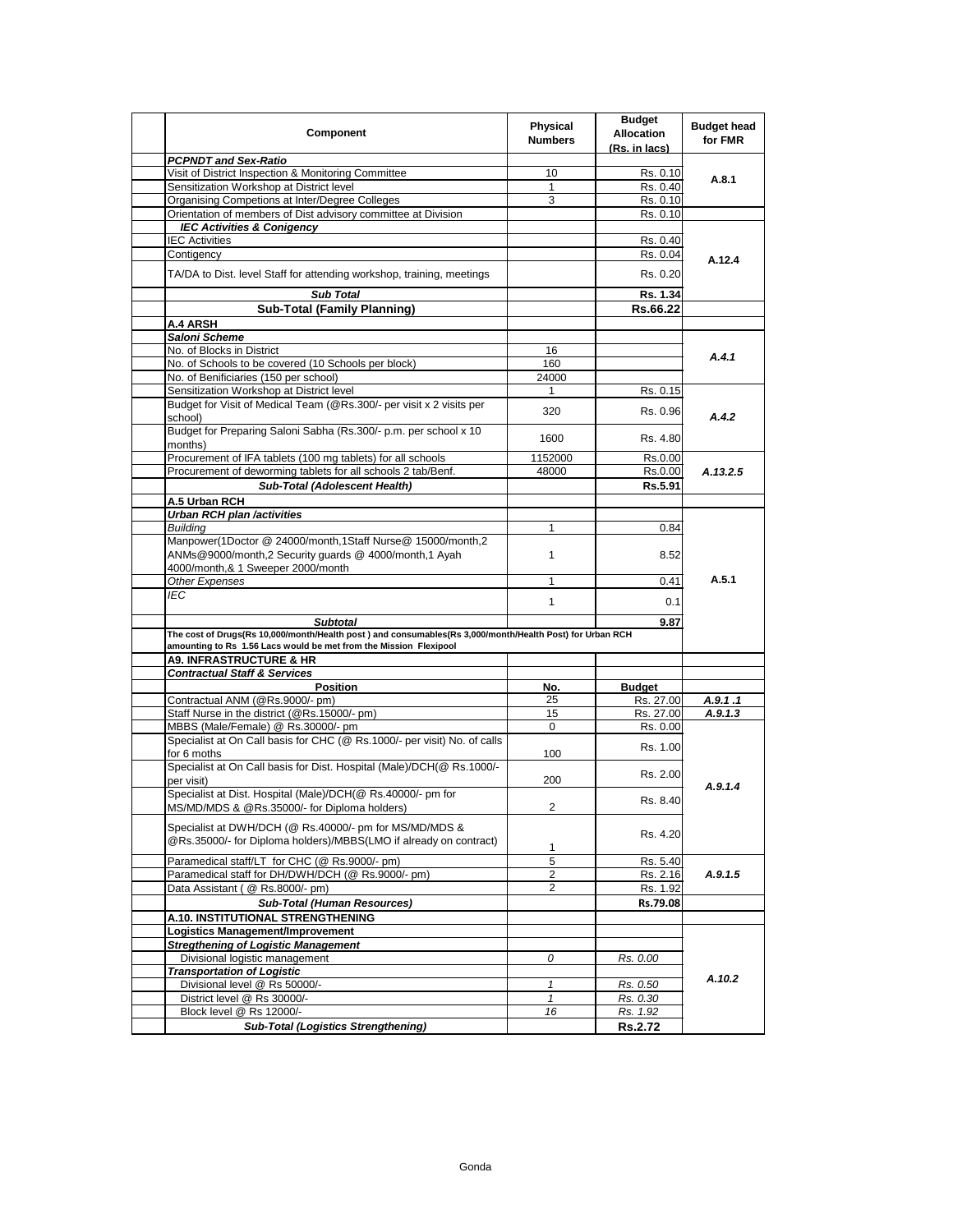| Component                                                                                             | <b>Physical</b><br><b>Numbers</b> | <b>Budget</b><br><b>Allocation</b><br>(Rs. in lacs) | <b>Budget head</b><br>for FMR |
|-------------------------------------------------------------------------------------------------------|-----------------------------------|-----------------------------------------------------|-------------------------------|
| <b>Rent for Sub-Centres</b>                                                                           |                                   |                                                     |                               |
| No. of SCs in Rented Bldgs & Budget @ Rs. 250/- p.m.                                                  | 236                               | Rs.7.08                                             | A.10.4                        |
| <b>Sub-Total (Sub Center Rent)</b>                                                                    |                                   | <b>Rs.7.08</b>                                      |                               |
| <b>A.11 TRAINING</b><br><b>Training- Skill Birth Attendant</b>                                        |                                   |                                                     |                               |
| <b>Training at DWH/Combined Hosp</b>                                                                  |                                   |                                                     |                               |
| Target at DWH                                                                                         | 40                                |                                                     |                               |
| No. of Particpants per batch                                                                          | 4                                 |                                                     |                               |
| No. of Batches                                                                                        | 10                                | Rs.11.04                                            |                               |
| New Site Stregthening at DWH                                                                          |                                   |                                                     |                               |
| Existing site stregthening                                                                            |                                   | Rs.0.40                                             |                               |
| Sub-Total (DWH-SBA)                                                                                   |                                   | Rs.11.44                                            |                               |
| Training at FRU/24X7                                                                                  |                                   |                                                     |                               |
|                                                                                                       |                                   |                                                     | A.11.3.1                      |
| Name of the selected Training Site FRU/24X7                                                           | 0                                 |                                                     |                               |
| Target at FRU/24X7                                                                                    | 0                                 |                                                     |                               |
| No. of Particpants per batch                                                                          | 0                                 |                                                     |                               |
| No. of Batches                                                                                        | 0                                 | Rs.0.00                                             |                               |
| New Site Stregthening at FRU                                                                          | $\frac{1}{2}$                     | Rs.0.00                                             |                               |
| Existing site stregthening                                                                            |                                   | Rs.0.00                                             |                               |
| Sub-Total (FRU-SBA)                                                                                   |                                   | Rs.0.00                                             |                               |
| Sub-Total(SBA Training)                                                                               |                                   | Rs.11.44                                            |                               |
| A.14 PROGRAM MANAGEMENT                                                                               |                                   |                                                     |                               |
| Personal & Other Expense of Dist. PMU (Rs.94500/- pm)                                                 | 1                                 | Rs.11.34                                            | A.14.2                        |
| Operational Cost (Rs. 60000/- pm)                                                                     | 1                                 | Rs.7.20                                             | A.14.4                        |
| Sub-Total (Program Management)                                                                        |                                   | Rs.18.54                                            |                               |
| <b>Total for RCH Flexipool (Part A)</b>                                                               |                                   | Rs.875.04                                           |                               |
|                                                                                                       |                                   |                                                     |                               |
|                                                                                                       |                                   |                                                     |                               |
|                                                                                                       | <b>Physical</b>                   | <b>Budget</b>                                       | <b>Budget head</b>            |
| Component                                                                                             | <b>Numbers</b>                    | <b>Allocation</b>                                   | for FMR                       |
|                                                                                                       |                                   | (Rs. in lacs)                                       |                               |
| <b>ASHA Scheme:-</b><br>Periodic Training for ASHAs                                                   |                                   |                                                     | <b>B.1</b>                    |
| <b>ASHA Support System</b>                                                                            |                                   |                                                     | B.1.1                         |
| Replenishment of ASHA Kits & Budget (@ Rs. 500/- per kit*2 for 95%                                    |                                   |                                                     |                               |
| ASHA)                                                                                                 | 2436                              | Rs.0.00                                             | B.1.2                         |
| Incentive to ASHAs (Average Rs.500/- p.m. for 85% ASHAs)                                              | 2179                              | Rs.130.74                                           | B.1.3                         |
| Award to ASHA (Rs.5000/- for 1 ASHA in each block)                                                    | 16                                | Rs.0.80                                             |                               |
| Annual ASHA Sammelan (Rs.250/- per ASHA for 60% ASHAs)                                                | 1538                              | Rs.3.85                                             | B.1.1                         |
| Mobility to ASHAs (Rs.30/- per ASHA for 95% ASHAs)                                                    | 2436                              | Rs.8.77                                             |                               |
| Block level ASHA Payment Register (Rs.100/-per Register)                                              | 16                                | Rs.0.02                                             | B.18.3.2                      |
| Printing of Voucher Booklet for ASHA (Rs.25/-per Booklet)                                             | 2564<br>Quarterly                 | Rs.0.64                                             |                               |
| Budget ASHA Mentoring Group (Rs.10,000/- per District)                                                | Meeting                           | Rs.0.10                                             | B.1.1                         |
| Sub-Total (ASHA Scheme):-                                                                             |                                   | Rs.144.91                                           |                               |
| Untied Grant to Facilities                                                                            |                                   |                                                     | B.2                           |
| No. of CHCs & Budget @ Rs.0.50 lacs per facility                                                      | 5                                 | Rs.2.50                                             | B.2.1                         |
| No. of BPHCs & Budget @ Rs.0.50 lacs per facility                                                     | 11                                | Rs.5.50                                             | <b>B.2.2</b>                  |
| No. of APHCs & Budget @ Rs.0.25 lacs per facility                                                     | 50                                | Rs.12.50                                            | <b>B.2.2</b>                  |
| No. of Sub Centres & Budget @ Rs.0.10 lacs per facility                                               | 338                               | Rs.33.80                                            | <b>B.2.3</b>                  |
| No.of VHSCs                                                                                           | 1054                              | Rs.0.00                                             | B.2.4                         |
| No.of Revenue Villages & Budget @Rs.0.10 lacs per R.Village                                           | 1818                              | Rs.181.80                                           |                               |
| <b>Sub-Total (Untied Grants)</b>                                                                      |                                   | Rs.236.10                                           |                               |
| <b>Annual Maintenance Grant to Facilities</b>                                                         |                                   |                                                     | <b>B.4</b>                    |
| No. of CHCs & Budget @ Rs.1.0 lacs per facility                                                       | 5                                 | Rs.5.00                                             | B.4.1                         |
| No. of BPHCs & Budget @ Rs.1.0 lacs per facility<br>No. of APHCs & Budget @ Rs.0.50 lacs per facility | 11<br>18                          | Rs.11.00<br>Rs.9.00                                 | <b>B.4.2</b>                  |
| No. of Sub Centres & Budget @ Rs.0.10 lacs per facility                                               | 102                               | Rs.10.20                                            | B.4.3                         |
| <b>Sub-Total (Annual Maintenance Grants)</b>                                                          |                                   | Rs.35.20                                            |                               |
| <b>Funds to Rogi Kalyan Samitis</b>                                                                   |                                   |                                                     | B.6                           |
| No. of District Hospitals & Funds @ Rs.5.0 lacs per facility                                          | 2                                 | Rs.10.00                                            | B.6.1                         |
| No. of CHCs & Funds @ Rs.1.0 lacs per facility                                                        | 5                                 | Rs.5.00                                             | B.6.2                         |
| No. of BPHCs & Funds @ Rs.1.0 lacs per facility                                                       | 11                                |                                                     |                               |
|                                                                                                       |                                   | Rs.11.00                                            | B.6.3                         |
| No. of APHCs & Funds @ Rs.1.00 lacs per facility                                                      | 50                                | Rs.50.00                                            | B.6.4                         |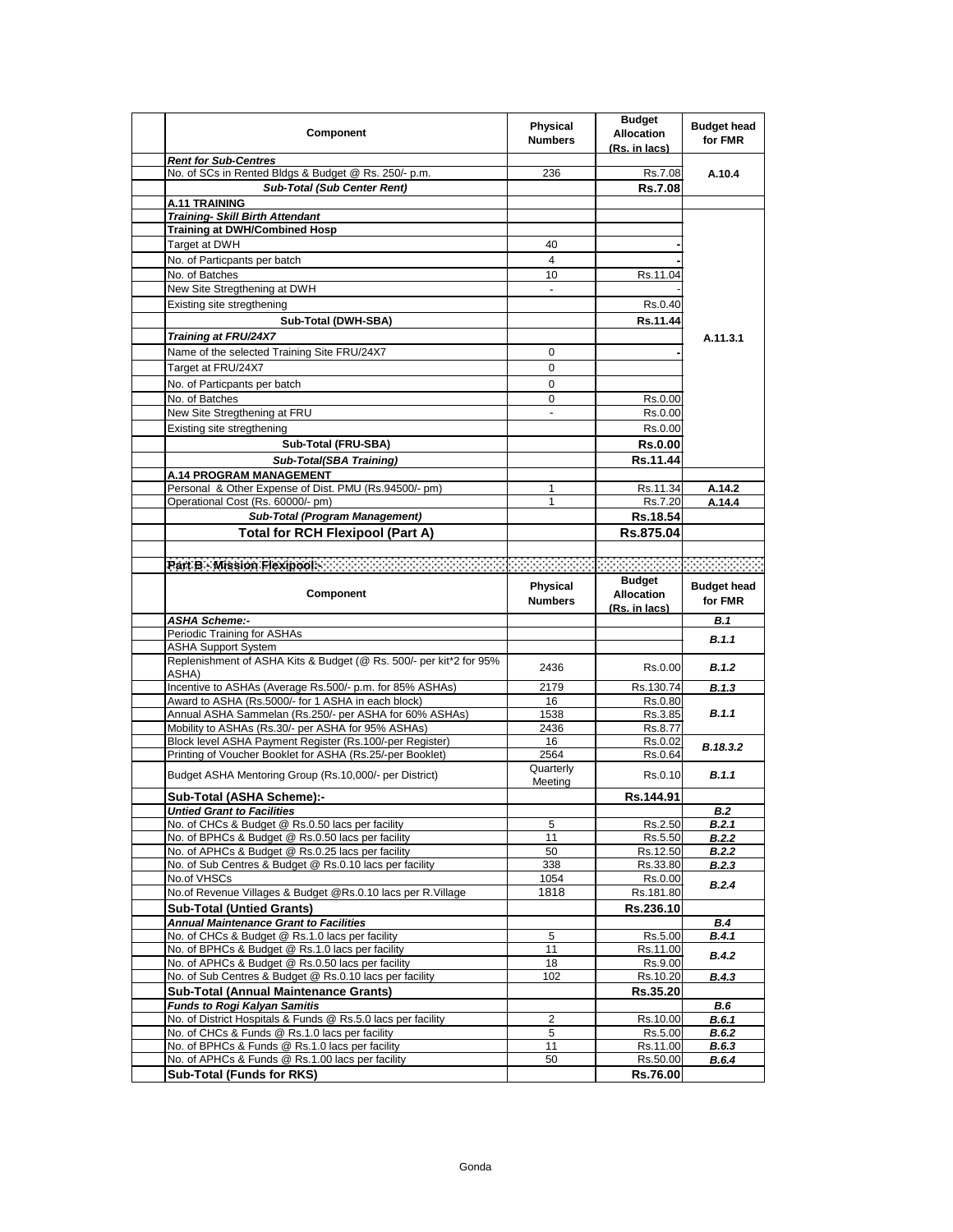| <b>Component</b>                                                                                                                     | Physical<br><b>Numbers</b> | <b>Budget</b><br><b>Allocation</b><br>(Rs. in lacs) | <b>Budget head</b><br>for FMR |
|--------------------------------------------------------------------------------------------------------------------------------------|----------------------------|-----------------------------------------------------|-------------------------------|
| <b>Operationalisation of District Drug Warehouses</b>                                                                                |                            |                                                     |                               |
| Contractual Staff (@Rs.2.94 lacs/yr)<br>Contingency Expenses (@Rs.2.0 lacs/yr)                                                       | 1<br>1                     | Rs.2.94                                             | <b>B.21</b>                   |
| Sub-Total (Ope. of District Drug Warehouses)                                                                                         |                            | Rs.2.00<br>Rs.4.94                                  |                               |
|                                                                                                                                      |                            |                                                     |                               |
| Mobility Support to DWH & District Combined Hospital                                                                                 |                            |                                                     | <b>B.27.8</b>                 |
| Mobility Support to DWH/DCH @Rs.18000/- Per month.                                                                                   | 1                          | Rs.2.16                                             |                               |
| Sub-Total (Funds for Mobility Support to DWH & DCH)                                                                                  |                            | Rs.2.16                                             |                               |
| Mobility Support for Monitoring & Supervision.                                                                                       |                            |                                                     |                               |
| Mobility Support to District Community Mobilizer (@Rs.800/-per day X<br>8 days/month)                                                | $\mathbf{1}$               | Rs.0.77                                             |                               |
| Mobility Support to District Account Manager (@Rs.800/-per day X 6<br>days/month)                                                    | 1                          | Rs.0.58                                             | B.18.3.2                      |
| Mobility Support to District Programme Manager (@Rs.800/-per day X<br>8 days/month)                                                  |                            | Rs.0.00                                             |                               |
| Sub-Total(Mobility Support for Monit. & Supervision)                                                                                 |                            | <b>Rs.1.34</b>                                      |                               |
| <b>Supervision of ANM/ASHAs</b>                                                                                                      |                            |                                                     |                               |
| Vehicle for Mobility @Rs.18000/-month/block                                                                                          | 16                         | Rs.34.56                                            | B.18.3.2                      |
| Sub-Total (Supervision of ANM/ASHAs)                                                                                                 |                            | Rs.34.56                                            |                               |
| <b>Vehicle Support for Specialist</b>                                                                                                |                            |                                                     |                               |
| One Vehicle for 5 block level facility (@Rs.18000/-month)                                                                            | 3                          | Rs.6.48                                             | <b>B.27.8</b>                 |
| <b>Sub-Total (Vehicle Support for Specialist)</b>                                                                                    |                            | <b>Rs.6.48</b>                                      |                               |
| <b>Diesel for Generator for District Hospitals</b>                                                                                   |                            |                                                     |                               |
| Diesel Support for generator (@Rs.1 lac per month)                                                                                   | 2                          | Rs.24.00                                            | <b>B.28</b>                   |
|                                                                                                                                      |                            | Rs.24.00                                            |                               |
| Sub-Total (Diesel Support for District Hospital)                                                                                     |                            |                                                     |                               |
| Diesel Support for Generator in Fully Functional CHC.                                                                                |                            |                                                     |                               |
| Diesel Support for Fully functional CHC (@Rs.35000/-per month)<br>Diesel Support for CHC functional in BPHC building (@Rs.13500/-per | 5                          | Rs.21.00                                            | <b>B.28</b>                   |
| month)                                                                                                                               | 11                         | Rs.17.82                                            |                               |
| Sub-Total (Diesel Support for fully functional CHCs)                                                                                 |                            | Rs.38.82                                            |                               |
| Saas Bahu Sammelans (1 each at District)                                                                                             |                            |                                                     |                               |
| No. of Sammellans & Budget (@Rs. 1.50 lac. Per District)                                                                             | 1                          | Rs.1.50                                             | B.7.1                         |
| Sub-Total (Saas Bahu Sammelan)                                                                                                       |                            | Rs.1.50                                             |                               |
| Tehsil level Pradhan Sammelan                                                                                                        |                            |                                                     |                               |
| No. of Sammelans & Budget (@Rs.40,000 per Sammelan)                                                                                  | 4                          | Rs.1.60                                             | B.8.2                         |
| Sub-Total (Tehsil level Pradhan Sammelan)                                                                                            |                            | Rs.1.60                                             |                               |
| Organization of Swasthya Mela                                                                                                        |                            |                                                     |                               |
| Organization of S.Mela @Rs.20000/- Mela/Month at each block.                                                                         | 16                         | Rs.38.40                                            | B.10.1                        |
| Sub-Total (Swasthya Mela)                                                                                                            |                            | Rs.38.40                                            |                               |
| <b>Concurrent Audit</b>                                                                                                              |                            |                                                     |                               |
| Budget @ Rs. 4000/- per month for 12 months                                                                                          | $\mathbf{1}$               | Rs.0.48                                             | <b>B.27.5</b>                 |
| <b>Sub-Total (Concurrent Audit)</b>                                                                                                  |                            | <b>Rs.0.48</b>                                      |                               |
| <b>Health Management Information System (HMIS):-</b>                                                                                 |                            |                                                     |                               |
| Hiring of Vehicle for District HMIS Nodal Officer (@Rs.800/- Visit)                                                                  | 5                          | Rs.0.48                                             |                               |
| Mobility Support for Block HMIS Nodal Officer (@Rs.600/-month)                                                                       | 16                         | Rs.1.15                                             |                               |
| Internet Connectivity @Rs.400/- per month/computer                                                                                   | 18                         | Rs.0.86                                             | <b>B.21</b>                   |
| Consumables & Stationary for Computer, printer (Rs.400/-per                                                                          |                            |                                                     |                               |
| month/facility)                                                                                                                      | 18                         | Rs.0.86                                             |                               |
| Sub-Total (HMIS)                                                                                                                     |                            | <b>Rs.3.36</b>                                      |                               |
| <b>Programme Management:-</b>                                                                                                        |                            |                                                     |                               |
| <b>Expenses at Additional Director level:-</b>                                                                                       |                            |                                                     |                               |
| Mobility @Rs.2500/-per District per Month.                                                                                           | 4                          | Rs.1.20                                             |                               |
| Contingency Expenses @Rs.5000/- month.                                                                                               | $\mathbf{1}$               | Rs.0.60                                             | <b>B.27.6</b>                 |
| Sub-Total (Exp.at Addl.Director level)-                                                                                              |                            | Rs.1.80                                             |                               |
| Operational Cost for Block Project Management Unit                                                                                   |                            |                                                     |                               |
| Honoraria to Block Data Assistant @Rs.8000/-Per Month                                                                                | 16                         | Rs.15.36                                            |                               |
|                                                                                                                                      |                            |                                                     | B.27.1                        |
| Communication support to Block Program Manager @Rs.500/-P.M.<br>Sub-Total (Operational Cost for BPMU)                                | 16                         | Rs.0.96<br>Rs.16.32                                 |                               |
|                                                                                                                                      |                            |                                                     |                               |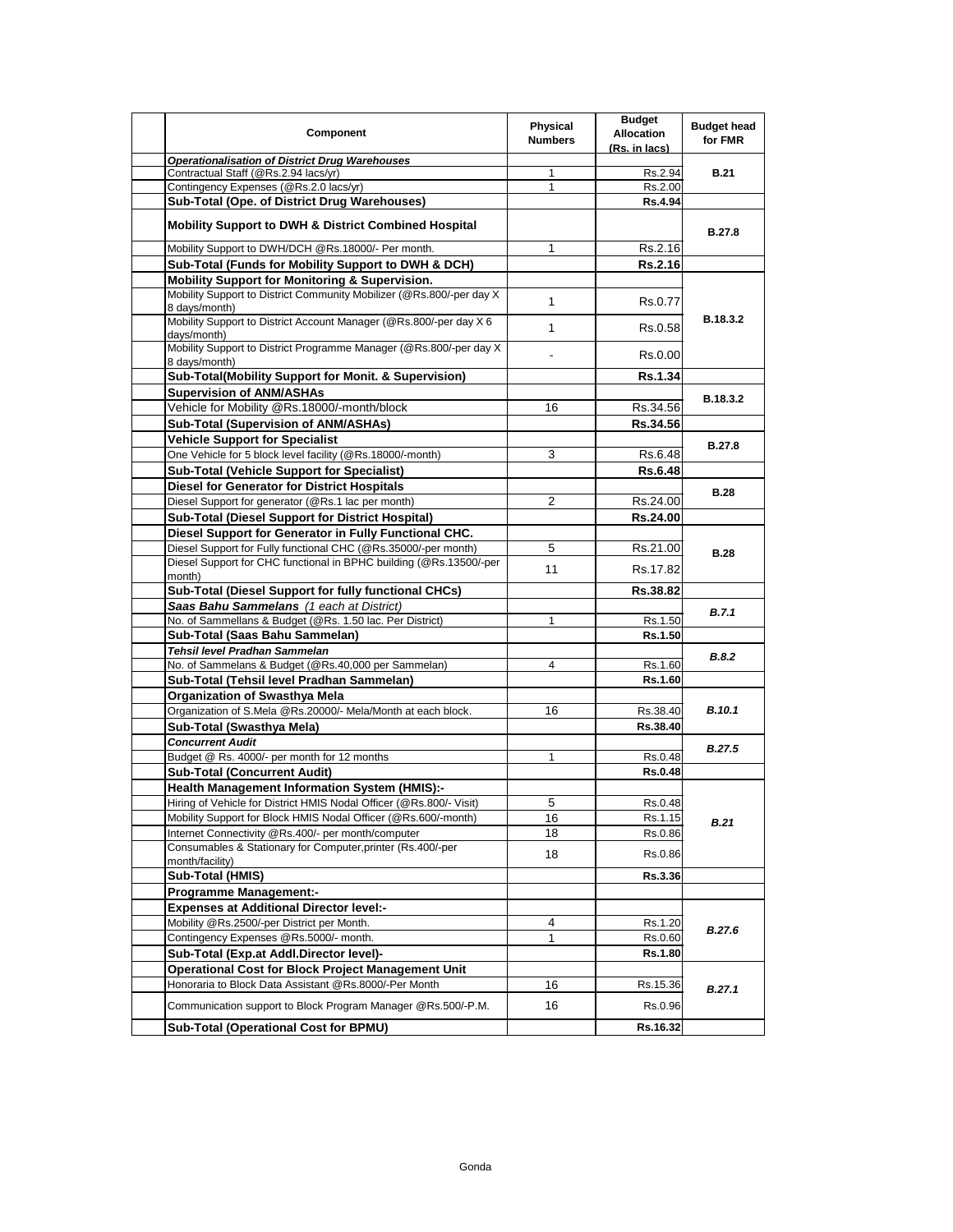|     | Component                                                                                                                                                                                                                                                                           | Physical<br><b>Numbers</b> | <b>Budget</b><br><b>Allocation</b><br>(Rs. in lacs)        | <b>Budget head</b><br>for FMR |
|-----|-------------------------------------------------------------------------------------------------------------------------------------------------------------------------------------------------------------------------------------------------------------------------------------|----------------------------|------------------------------------------------------------|-------------------------------|
|     | <b>Provision of Contractual Staff (AYUSH)</b>                                                                                                                                                                                                                                       |                            |                                                            |                               |
|     | <b>Position</b>                                                                                                                                                                                                                                                                     | No.                        | <b>Budget</b>                                              |                               |
|     | ISM Lady Doctors (@ Rs.24,000/- per month)                                                                                                                                                                                                                                          | 15                         | Rs.111.12                                                  | <b>B.14.4</b>                 |
|     | AYUSH Doctors (@ Rs.24,000/- per month)                                                                                                                                                                                                                                             | 39                         |                                                            |                               |
|     | AYUSH Pharmacists (@ Rs.9,000/- per month)                                                                                                                                                                                                                                          | 17                         | Rs.16.56                                                   | B.14.1                        |
|     | Sub-Total (Contractual Staff - AYUSH)                                                                                                                                                                                                                                               |                            | Rs.127.68                                                  |                               |
|     | Integrated Skill Refresher Training for ANM & LHV.                                                                                                                                                                                                                                  |                            |                                                            |                               |
|     | Total Work load for the year                                                                                                                                                                                                                                                        | 80                         |                                                            | B.16.3.1                      |
|     | Total no. of Proposed Batches & Budget @Rs.165950/- per batch.                                                                                                                                                                                                                      | 5                          | Rs.8.30                                                    |                               |
|     | Sub-Total (Integrated skill training for ANM/LHV)                                                                                                                                                                                                                                   |                            | <b>Rs.8.30</b>                                             |                               |
|     | Infrastructure & Manpower for UIP                                                                                                                                                                                                                                                   |                            |                                                            |                               |
|     | Mobile Workshop at Regional Depot @Rs.4 Lac.                                                                                                                                                                                                                                        | 0                          | Rs.0.00                                                    |                               |
|     | Renovation & Electrification of WIC/WIF                                                                                                                                                                                                                                             | 1                          | Rs.0.70                                                    |                               |
|     | Expansion of Cold Chain Store at Regional/Divisional Depo                                                                                                                                                                                                                           | 0                          | Rs.0.00                                                    |                               |
|     |                                                                                                                                                                                                                                                                                     |                            |                                                            | B.26.5                        |
|     | Expansion of Cold Chain Workshop @Rs.50000/-year/District.<br>Mobility Support to Block (1 Vehicle @Rs.800/-per block for 6 days in                                                                                                                                                 | 1<br>16                    | Rs.0.50<br>Rs.9.22                                         |                               |
|     | a month for 12 months)                                                                                                                                                                                                                                                              |                            |                                                            |                               |
|     | IVRS System for Tracking of Beneficiaries.                                                                                                                                                                                                                                          | 0                          | Rs.0.00                                                    | B.18.3.2                      |
|     | Sub - Total (Infrasturcture & Manpower for UIP)                                                                                                                                                                                                                                     |                            | Rs.10.42                                                   |                               |
|     | a se propinsi propinsi propinsi propinsi propinsi propinsi propinsi propinsi propinsi propinsi propinsi propin<br>Propinsi propinsi propinsi propinsi propinsi propinsi propinsi propinsi propinsi propinsi propinsi propinsi pr                                                    |                            |                                                            |                               |
|     |                                                                                                                                                                                                                                                                                     |                            |                                                            |                               |
|     |                                                                                                                                                                                                                                                                                     |                            |                                                            |                               |
| SI. | Component                                                                                                                                                                                                                                                                           | Physical<br><b>Numbers</b> | <b>Budget</b><br><b>Allocation</b><br><u>(Rs. in lacs)</u> |                               |
|     |                                                                                                                                                                                                                                                                                     |                            | <b>March Corp.</b>                                         |                               |
|     | Total Number of Immunization Sessions to be organized in the District                                                                                                                                                                                                               | 29760<br>Sessions/Year     |                                                            |                               |
|     | Mobility support for supervision: Supervisory visits by district level<br>officers for monitoring and supervision of RI @ Rs 50000 /District for<br>district level officers (this includes POL and maintenance) per year                                                            | $\mathbf{1}$               | Rs.0.50                                                    |                               |
|     | Alternate Vaccine delivery @ Rs 50/- sessionx 3 months(April-June)<br>+2 Vehicles /Blocks for 6 days /month for 9 months (July-March 10)                                                                                                                                            | 29760<br>Sessions/Year     | Rs.14.88                                                   |                               |
|     | Focus on Urban slum & underserved areasHiring an ANM @<br>Rs.300/session for four sessions/month/slum of 10000 population and<br>Rs.200/- per month as contingency per slum of i.e. total expense of<br>Rs. 1400/- per month per slum of 10000 population                           | 0 Sessions /year           | Rs.0.00                                                    |                               |
|     | Mobilization of children by ASHA /RI Mobilizer @ Rs 150/- per session                                                                                                                                                                                                               | 29760<br>Sessions/Year     | Rs.44.64                                                   |                               |
|     | Support for Computer Assistant for RI reporting (with annual increment<br>of 10% wef from 2010-11Districts @ Rs 8000- 10,000 p.m                                                                                                                                                    | 1                          | Rs.1.06                                                    |                               |
|     | Printing and dissemination of tally sheets, monitoring forms, etc. @<br>Rs 1 /beneficiary                                                                                                                                                                                           | 109911<br>Benefiaceries    | Rs.1.10                                                    |                               |
|     | Quarterly Review & feedback meeting exclusive for RI at district level<br>with one Block MOIC, ICDS CDPO and other stakeholders<br>stakeholders @ Rs 100/- per participant for meeting expenses (lunch,<br>organizational expenses)                                                 | 48                         | Rs.0.19                                                    |                               |
|     | Quarterly Review Meetings at Block level Quarterly Review &<br>feedback meeting for exclusive for RI at Block level @Rs 50/-ppas<br>honorarium for ASHA (travel) and Rs 25 /-person at the disposal of<br>MOIC for meeting expenses (refreshments, stationary and Misc<br>expences) | 3000                       | Rs.4.06                                                    |                               |
|     | District level orientation training for 2 days of ANM, Multipurpose Health<br>worker @ Rs67300/batch with 20 participants in each batch                                                                                                                                             | 3Batch                     | Rs.2.02                                                    |                               |
|     | One day cold chain handelers training for block level cold chain<br>handlers @ Rs. 26,000 per batch and Rs 3000 for Observer<br>nominated by State                                                                                                                                  | 1Batch                     | Rs.0.29                                                    |                               |
|     | One day Training of block level data handlers by DIO and District Cold<br>chain Officer to train about the reporting formats of Immunization and<br>NRHM Rs 300/Participant/Block                                                                                                   | 16                         | Rs.0.05                                                    |                               |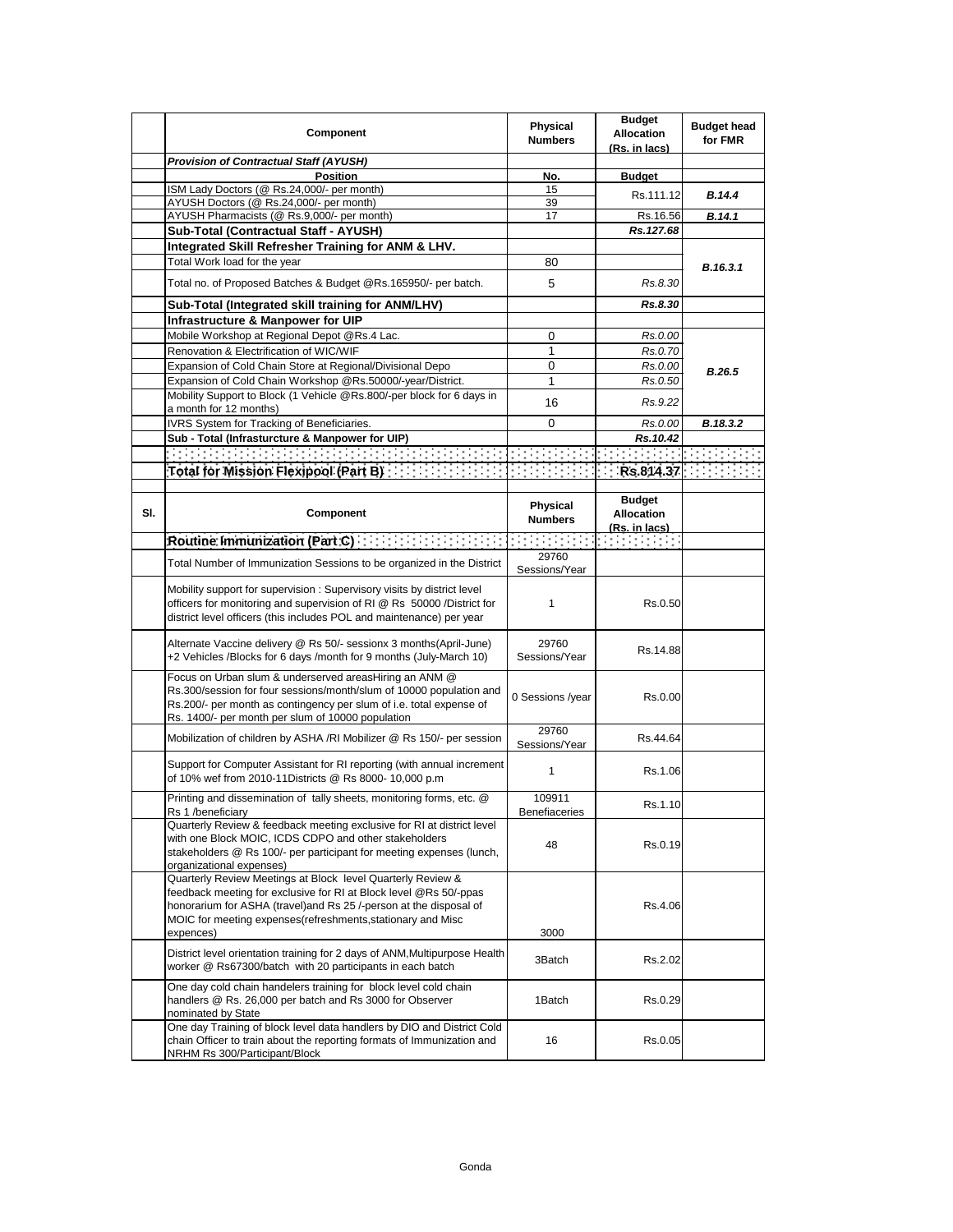|     | Component                                                                                                                                                           | <b>Physical</b><br><b>Numbers</b> | <b>Budget</b><br><b>Allocation</b><br>(Rs. in lacs) | <b>Budget head</b><br>for FMR |
|-----|---------------------------------------------------------------------------------------------------------------------------------------------------------------------|-----------------------------------|-----------------------------------------------------|-------------------------------|
|     | Microplanning at SC levelRs 100/- per subcentre (meeting at block<br>level, logistic)                                                                               | 338                               | Rs.0.34                                             |                               |
|     | Microplanning at Block & District levelFor consolidation of microplan<br>at PHC/CHC level @ Rs 1000/- block & at district level @ Rs 2000/-<br>per district         | 1District & 16<br><b>Block</b>    | Rs.0.18                                             |                               |
|     | Consumables for computer including provision for internet access for<br>RIMSRs 400/- Month / Districts                                                              | 1                                 | Rs.0.05                                             |                               |
|     | Red/Black Plastic bags etc, 2 bags per session @ Rs. 2/Bag                                                                                                          | 29760<br>Sessions/Year            | Rs.1.41                                             |                               |
|     | Purchase of Bleach/Hypochlorite solution Rs. 500/vaccine storage<br>point/year X 1000 vaccine storage points                                                        | 17 Vaccine<br>storage points      | Rs.0.09                                             |                               |
|     | Purchase of Twin bucket Rs 400 per PHC/CHC per year                                                                                                                 | 17 Vaccine<br>storage points      | Rs.0.07                                             |                               |
|     | Funds for purchase of small polythene zipper bags to keep vaccines in<br>the vaccine carriers Rs. 0.5/polythene bag X total number of<br>sessions/year +10% wastage | 29760<br>Sessions/Year            | Rs.0.18                                             |                               |
|     | Funds for preparing disposal pit for disposal of sharp immunization<br>waste. Rs. 3500/pit X 500 vaccine storage points                                             | 8 Pits                            | Rs.0.30                                             |                               |
|     | <b>RI</b> subtotal                                                                                                                                                  |                                   | Rs.71.41                                            |                               |
|     | <b>Cold Chain maintenance</b>                                                                                                                                       | 1District & 16                    |                                                     |                               |
|     | Cold chain maintenance@Rs 500/Block & Rs 10,000/District/Year                                                                                                       | <b>Block</b>                      | Rs.0.17                                             |                               |
|     | POL for vaccine delivery from State to District and from district to<br>PHC/CHCs @ Rs. 100000/- district/Year)                                                      | 1District                         | Rs.1.00                                             |                               |
|     | <b>Subtotal Cold Chain</b>                                                                                                                                          |                                   | Rs.1.17                                             |                               |
|     | <b>Budget to be released to Division</b>                                                                                                                            |                                   |                                                     |                               |
|     | Three day training of Medical Officers on RI using revised MO training<br>module-training of 7 batches will be conducted at RFPTC Faizabad                          | 0Batches                          | Rs.0.00                                             |                               |
|     | TOT batch for cold chain handlers training                                                                                                                          | 0                                 | Rs.0.00                                             |                               |
|     | Operational expenses at Divisional level<br><b>Subtotal to Division</b>                                                                                             | 1unit                             | Rs.0.25<br>Rs.0.25                                  |                               |
|     | Sub Total (Part C)                                                                                                                                                  |                                   | Rs.72.83                                            |                               |
|     |                                                                                                                                                                     |                                   |                                                     |                               |
|     |                                                                                                                                                                     |                                   |                                                     |                               |
|     |                                                                                                                                                                     |                                   |                                                     |                               |
|     | <b>Part D - National Program</b>                                                                                                                                    |                                   |                                                     |                               |
|     | 1. NPCB                                                                                                                                                             |                                   |                                                     |                               |
| SI. | Component                                                                                                                                                           | <b>Physical</b><br><b>Numbers</b> | <b>Budget</b><br><b>Allocation</b><br>(Rs. in lacs) | <b>Budget Head</b><br>for FMR |
| 1.1 | Govt Sector 30% of Tot. Trgt @531/cat.oprt.(IOL)                                                                                                                    | 3359                              | 1783629                                             |                               |
| 1.2 | NGO Sector 20% of Tot Trgt @ 656/Cat. Oprt.(IOL)                                                                                                                    | 2239                              | 1468784                                             |                               |
| 1.3 | Pvt. Sector 50% of Tot trgt.                                                                                                                                        | 5598                              | $\Omega$                                            |                               |
|     | <b>Sub Total</b>                                                                                                                                                    | 11196                             | 3252413                                             |                               |
| 2   | SES (Free Spec. to Children) @ of 100/-Spec                                                                                                                         | 1166                              | 0                                                   |                               |
| 3   | Vision Centre @ 50,000/Centre Equipment                                                                                                                             | 1 Govt/NGO                        | 50000                                               |                               |
| 4   | Operations other than Cataract                                                                                                                                      | 185                               | 185000                                              |                               |
| 5   | Eye Collection @ 500/Cornea.                                                                                                                                        | 0                                 | 0                                                   |                               |
|     | Total allocated for the District in Rs.                                                                                                                             | 12547                             | 3487413                                             |                               |
|     | 2. RNTCP(WB)                                                                                                                                                        |                                   |                                                     |                               |
| SI. | Component                                                                                                                                                           | <b>Physical</b><br><b>Numbers</b> | <b>Budget</b><br><b>Allocation</b><br>(Rs. in lacs) | <b>Budget Head</b><br>for FMR |
|     | 1 CIVIL WORKS                                                                                                                                                       |                                   | 102300                                              |                               |
|     | 2 LABORATORY MATERIALS                                                                                                                                              |                                   | 320000                                              |                               |
|     | 3 HONERARIUM                                                                                                                                                        |                                   | 551250                                              |                               |
|     | 4 IEC/ PUBLICITY                                                                                                                                                    |                                   | 198800                                              |                               |
|     | 5 EQUIPMENT MAINTENANCE                                                                                                                                             |                                   | 109200                                              |                               |
|     | 6 TRAINING<br>7 POL & VEHICLE MAINTENANCE                                                                                                                           |                                   | 228535<br>120000                                    |                               |
|     | 8 VEHICLE HIRING CHARGES                                                                                                                                            |                                   | 301500                                              |                               |
|     | 9 NGO/PP SUPPORT                                                                                                                                                    |                                   | 265080                                              |                               |
|     | 10 MISCELLANEOUS EXPENSES                                                                                                                                           |                                   | 346070                                              |                               |
|     | 11 CONTRACTUAL SERVICES                                                                                                                                             |                                   | 2988000                                             |                               |
|     | 12 PRINTING<br>13 RESEARCH & STUDIES                                                                                                                                |                                   | 177977                                              |                               |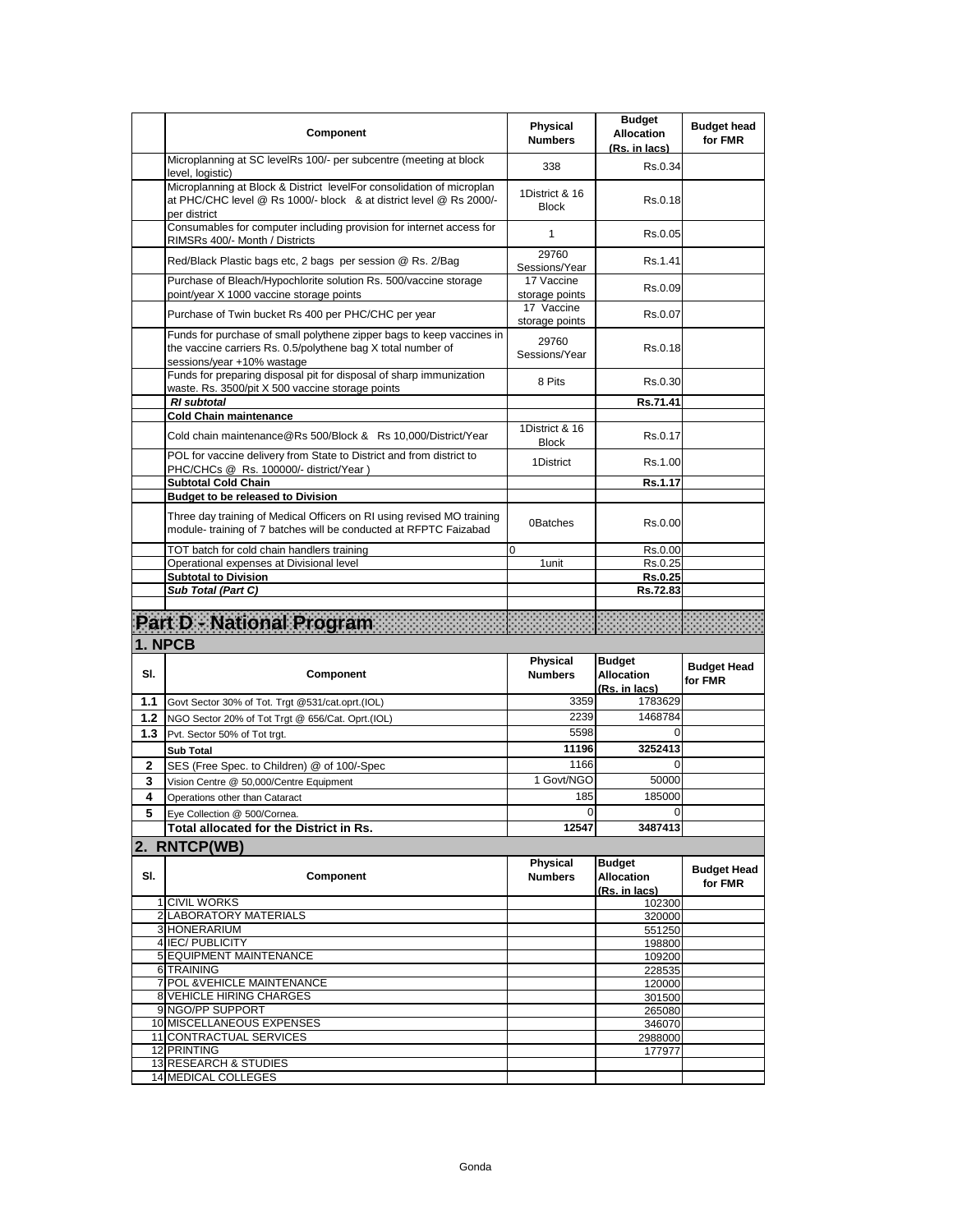|         | <b>Component</b>                                                                             | Physical<br><b>Numbers</b> | <b>Budget</b><br><b>Allocation</b><br>(Rs. in lacs) | <b>Budget head</b><br>for FMR |
|---------|----------------------------------------------------------------------------------------------|----------------------------|-----------------------------------------------------|-------------------------------|
|         | 15 PROCUREMENT OF VEHICLES                                                                   |                            | $\mathbf{0}$                                        |                               |
|         | 16 PROCUREMENT OF EQUIPMENT                                                                  |                            |                                                     |                               |
|         | Sub-TOTAL                                                                                    |                            | 5708712                                             |                               |
|         | <b>Grand Total</b>                                                                           | 5708712                    |                                                     |                               |
| 3. NLEP |                                                                                              |                            |                                                     |                               |
|         |                                                                                              |                            |                                                     |                               |
|         | <b>Activities</b>                                                                            | Physical<br><b>Targets</b> | <b>Financial</b><br><b>Allocation</b>               |                               |
|         | <b>Contractual Services- Driver</b>                                                          |                            |                                                     |                               |
|         | Remuneration @ Rs. 7,000/= P.M.                                                              | 1                          | 84000                                               |                               |
|         | Sub total                                                                                    |                            | 84000                                               |                               |
|         | 2 Office Maintenance                                                                         |                            |                                                     |                               |
|         | Telephone/Fax/Internet @ Rs. 15,000/= P.A.                                                   |                            |                                                     |                               |
|         | Office Operation & Maintenance @ Rs. 18,000/= P.A.                                           |                            | 15000                                               |                               |
|         | Consum-ables Stationery @ Rs. 24,000 P.A.                                                    |                            | 18000                                               |                               |
|         |                                                                                              |                            | 24000                                               |                               |
|         | Maintenance of Office Equipment & Furniture etc.                                             |                            | 15000                                               |                               |
|         | Sub total                                                                                    |                            | 72000                                               |                               |
|         | 3 Mobility-                                                                                  |                            |                                                     |                               |
|         | Vehicle operation / hiring of 1 Vehicle @ Rs 75000 P.A.                                      |                            | 75000                                               |                               |
|         | Sub total                                                                                    |                            | 75000                                               |                               |
|         | 4 Training<br>4 Days' Training of newly recruited Medical Officers @ Rs 28,000 per           | 9                          | 8400                                                |                               |
|         | batch of 30 trainees<br>3 Days' Training of newly recruited Health Workers @ Rs 24,000 per   | 0                          | $\Omega$                                            |                               |
|         | batch of 30 trainees<br>2 Days' Refresher Training of Medical Officers @ Rs 16,000 per batch | 30                         |                                                     |                               |
|         | of 30 trainees<br>2 Days' Refresher Training of Health Workers @ Rs 16,000 per batch         | 90                         | 64000                                               |                               |
|         | of 30 trainees                                                                               |                            |                                                     |                               |
|         | Sub total                                                                                    |                            | 72400                                               |                               |
|         | 5 Procurement                                                                                |                            |                                                     |                               |
|         | Supportive medicines and other items for patients @ Rs39 per patient<br>under treatment      |                            | 15500                                               |                               |
|         | Splints, Crutches, Items for Deformity Patients Rs. 15/= per patient<br>under treatment      |                            | 6000                                                |                               |
|         | Patient Welfare Rs. 26/= per patient under treatment                                         |                            | 10300                                               |                               |
|         | Printing of forms @ Rs. 39/= per patient under treatment                                     |                            | 15500                                               |                               |
|         | Sub total                                                                                    |                            | 47300                                               |                               |
|         | 6 IEC Activities                                                                             |                            |                                                     |                               |
|         | Rallies @ Rs. 5,000/= each                                                                   | $\overline{2}$             | 10000                                               |                               |
|         | School Quiz @ Rs. 1000/= each                                                                | 10                         | 10000                                               |                               |
|         | IPC workshops of ASHA @ Rs. 5000/= each                                                      | 2                          | 10000                                               |                               |
|         | Health Mela in local festivals, Melas etc. @ Rs. 5,000/= each                                |                            | 5000                                                |                               |
|         | Sub total                                                                                    |                            | 35000                                               |                               |
|         | 7 Urban Leprosy Project                                                                      |                            |                                                     |                               |
|         | <b>Supportive Medicines</b>                                                                  |                            |                                                     |                               |
|         | Monitoring & Supervision                                                                     |                            |                                                     |                               |
|         | MDT delivery & follow-up services                                                            |                            |                                                     |                               |
|         | Sub total                                                                                    |                            |                                                     |                               |
|         | 8 Incentive to Ashas                                                                         |                            | 35600                                               |                               |
|         | 9 Review Meetings                                                                            |                            | 18000                                               |                               |
|         | 10 Disability Prevention & Medical Rehabilitation                                            |                            |                                                     |                               |
|         | Screening Camp for selection of RCS patients                                                 |                            | 0                                                   |                               |
|         | Screening Camp - miscellaneous expenses                                                      |                            | $\mathbf 0$                                         |                               |
|         | Screening Camp- Self Care Kits & patient Welfare items                                       |                            | $\mathbf 0$                                         |                               |
|         | Sub total                                                                                    |                            | $\overline{0}$                                      |                               |
|         | 11 Cash Assistance                                                                           |                            |                                                     |                               |
|         | Cash assistance- POL for Vehicle                                                             |                            | 20000                                               |                               |
|         | Cash assistance- TA DA for Leprosy Staff                                                     |                            | 50000                                               |                               |
|         | Sub total                                                                                    |                            | 70000                                               |                               |
|         |                                                                                              |                            |                                                     |                               |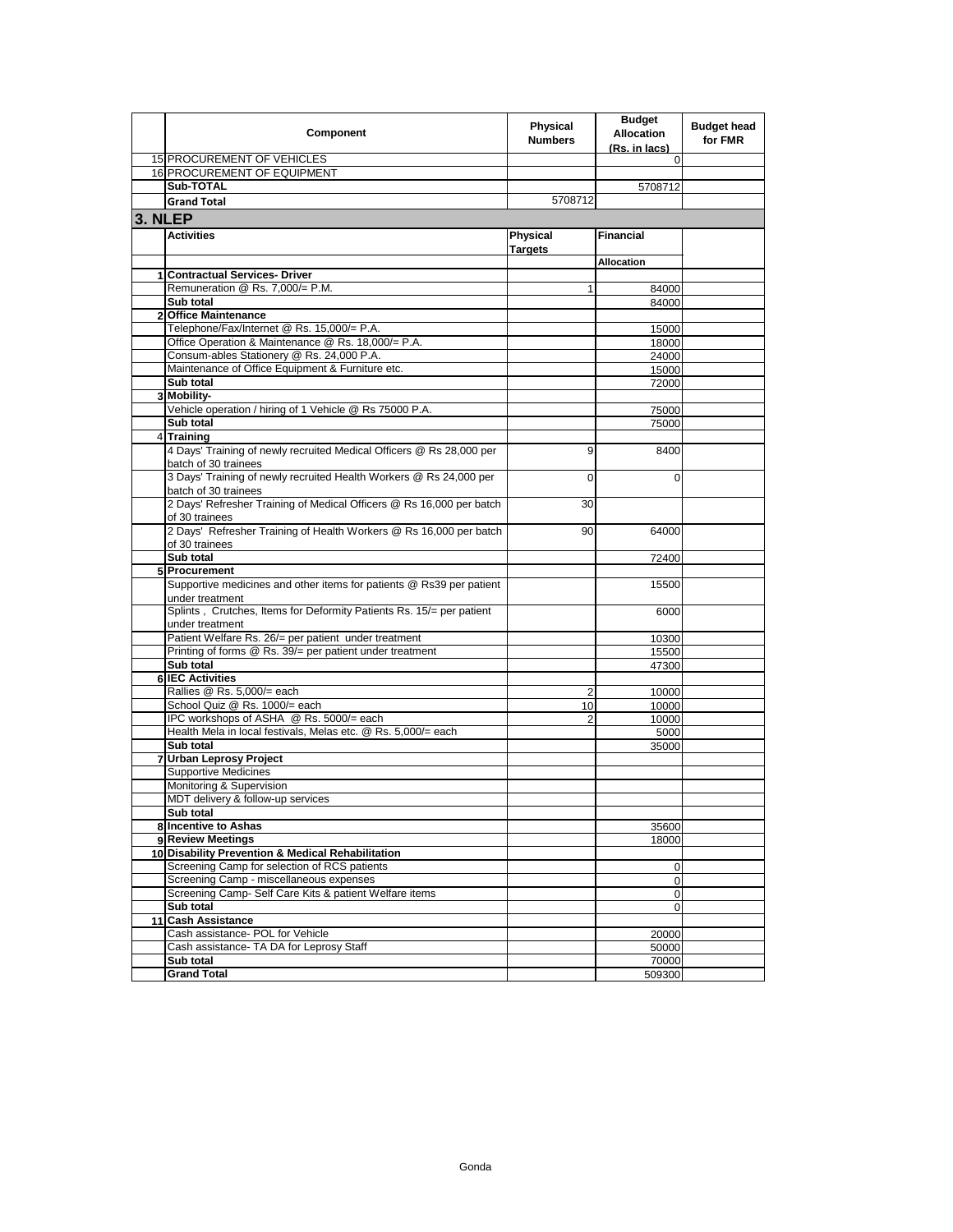|                   | Component                                                                              | Physical<br><b>Numbers</b> | <b>Budget</b><br><b>Allocation</b><br>(Rs. in lacs) | <b>Budget head</b><br>for FMR |
|-------------------|----------------------------------------------------------------------------------------|----------------------------|-----------------------------------------------------|-------------------------------|
|                   | <b>4. NVBDCP</b>                                                                       |                            |                                                     |                               |
| <b>Sl.</b><br>No. | <b>Activity Proposed</b>                                                               | Physical<br><b>Numbers</b> | <b>Budget</b><br>Allocation (Rs.<br>In lacs)        | <b>Budget head</b><br>for FMR |
|                   | 1 DBS (Domestic Budgetary Support)                                                     |                            |                                                     |                               |
|                   | 1.1 Malaria                                                                            |                            |                                                     |                               |
|                   | Incentive to ASHA                                                                      |                            |                                                     |                               |
|                   | Training                                                                               |                            |                                                     |                               |
|                   | Monitoring & Supervision                                                               |                            | 45000                                               |                               |
|                   | BCC/IEC Anti Malaria Month                                                             |                            | 20000                                               |                               |
|                   | Malaria: Total                                                                         |                            | 65000                                               |                               |
|                   | 1.2 Elimination of Lymphatic Filarisis                                                 |                            |                                                     |                               |
|                   | Training of MO's                                                                       |                            | 40391                                               |                               |
|                   | Training of Paramedical / Supervisor                                                   |                            | 121173                                              |                               |
|                   | Night Survey                                                                           |                            | 47000                                               |                               |
|                   | POL/Mobility                                                                           |                            | 63000                                               |                               |
|                   | Training of drug Disrtibuters                                                          |                            | 252672                                              |                               |
|                   | Honorarium of drug distributers                                                        |                            | 705376                                              |                               |
|                   | Honorrium of Supervisors                                                               |                            | 82461.5                                             |                               |
|                   | <b>Morbity Management</b>                                                              |                            | 40000                                               |                               |
|                   | Inter Sectoral Conver. & social mobilization in Ly. Filariasis<br>from malaria BCC/IEC |                            | 190000                                              |                               |
|                   | Filaria: Total                                                                         |                            | 1542073.5                                           |                               |
|                   | 1.3 Dengue/ Chikungunya                                                                |                            |                                                     |                               |
|                   | Apex Referral Lab                                                                      |                            |                                                     |                               |
|                   | sentinel surveillance Hospital                                                         |                            |                                                     |                               |
|                   | Epidemic Preparedness & rapid response                                                 |                            |                                                     |                               |
|                   | Training Workshop                                                                      |                            |                                                     |                               |
|                   | Dengue/ Chikungunya from malaria BCC/IEC                                               |                            |                                                     |                               |
|                   | Dengue/ Chikungunya: Total                                                             |                            | 0                                                   |                               |
|                   | $1.4$ AES/JE                                                                           |                            |                                                     |                               |
|                   | Strengthing of Surveillance Treatment facilities                                       |                            | 50000                                               |                               |
|                   | Strengthing of Surveillance diagnosis JE lab facilities                                |                            | 25000                                               |                               |
|                   | Capacity building / Traiging                                                           |                            | 0                                                   |                               |
|                   | monitoring and Supervision                                                             |                            | 20000                                               |                               |
|                   | Communi. Awareness in JE/AES from Malaria BCC/IEC                                      |                            | 65000                                               |                               |
|                   | AES/JE: Total                                                                          |                            | 160000                                              |                               |
|                   | 2 Kala-azar                                                                            |                            |                                                     |                               |
|                   | Kalazar Survey                                                                         |                            |                                                     |                               |
|                   | Kalazar Fortnight Campain                                                              |                            |                                                     |                               |
|                   | IEC/BCC                                                                                |                            |                                                     |                               |
|                   | Labour Charges                                                                         |                            |                                                     |                               |
|                   | Total Kala-azar                                                                        |                            | 0                                                   |                               |